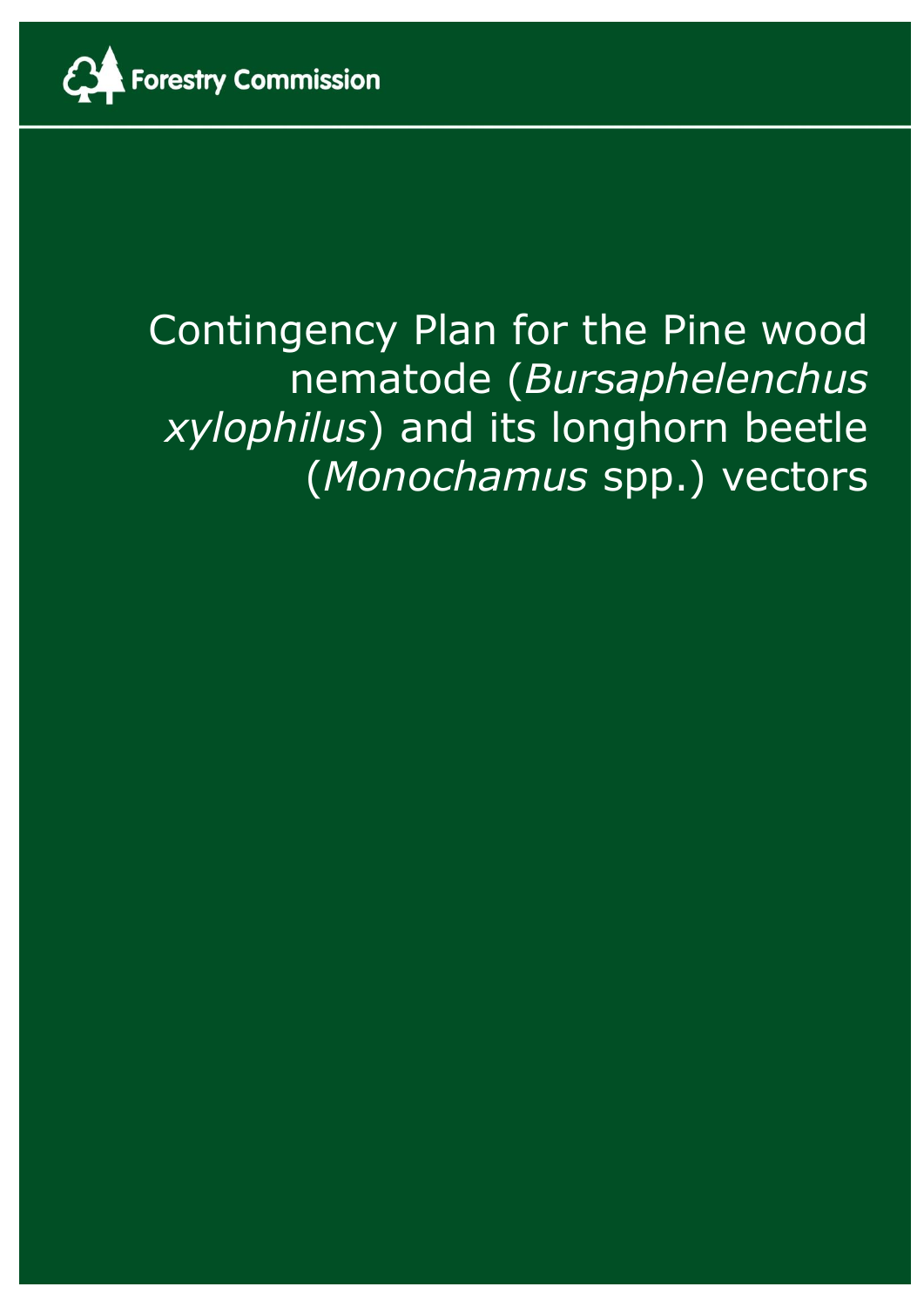

# **INTRODUCTION**

- 1. Serious or significant pests require strategic-level plans developed at a national level describing the overall aim and high-level objectives to be achieved, and setting out the response strategy to either eradicate or contain an outbreak.
- 2. The Plant Health Risk Group (PHRG) has commissioned, following identification by the Risk Register, pest-specific contingency plans for those pests that pose the greatest risk and require stakeholder consultation. The Forestry Commission is also prioritising plans that require updating including that for *Bursaphelenchus xylophilus* (Pine wood nematode).
- 3. The purpose of these pest-specific contingency plans is to ensure a rapid and effective response to an outbreak of the pest or disease described.
- 4. Contingency planning starts with the anticipation and assessment of potential threats, includes preparation and response, and finishes with recovery.

# **Anticipation**

5. Sourcing information and intelligence about the pest, including surveillance and horizon scanning.

# **Assessment**

- 6. Identifying concerns and preparing plans.
- 7. Setting outbreak objectives

# **Preparation**

8. Ensuring staff and stakeholders are familiar with the pest.

# **Response**

9. Implementing the requirements to either contain or eradicate, including work to determine success.

# **Recovery**

- 10. Identify when the response strategy has been effective or when the response is not considered feasible, cost-effective or beneficial.
- 11. The Defra Contingency Plan for Plant Health and Bee Health in England (February 2017) provides details of the teams and organisations involved in pest response in England, and their responsibilities and governance. It also describes how these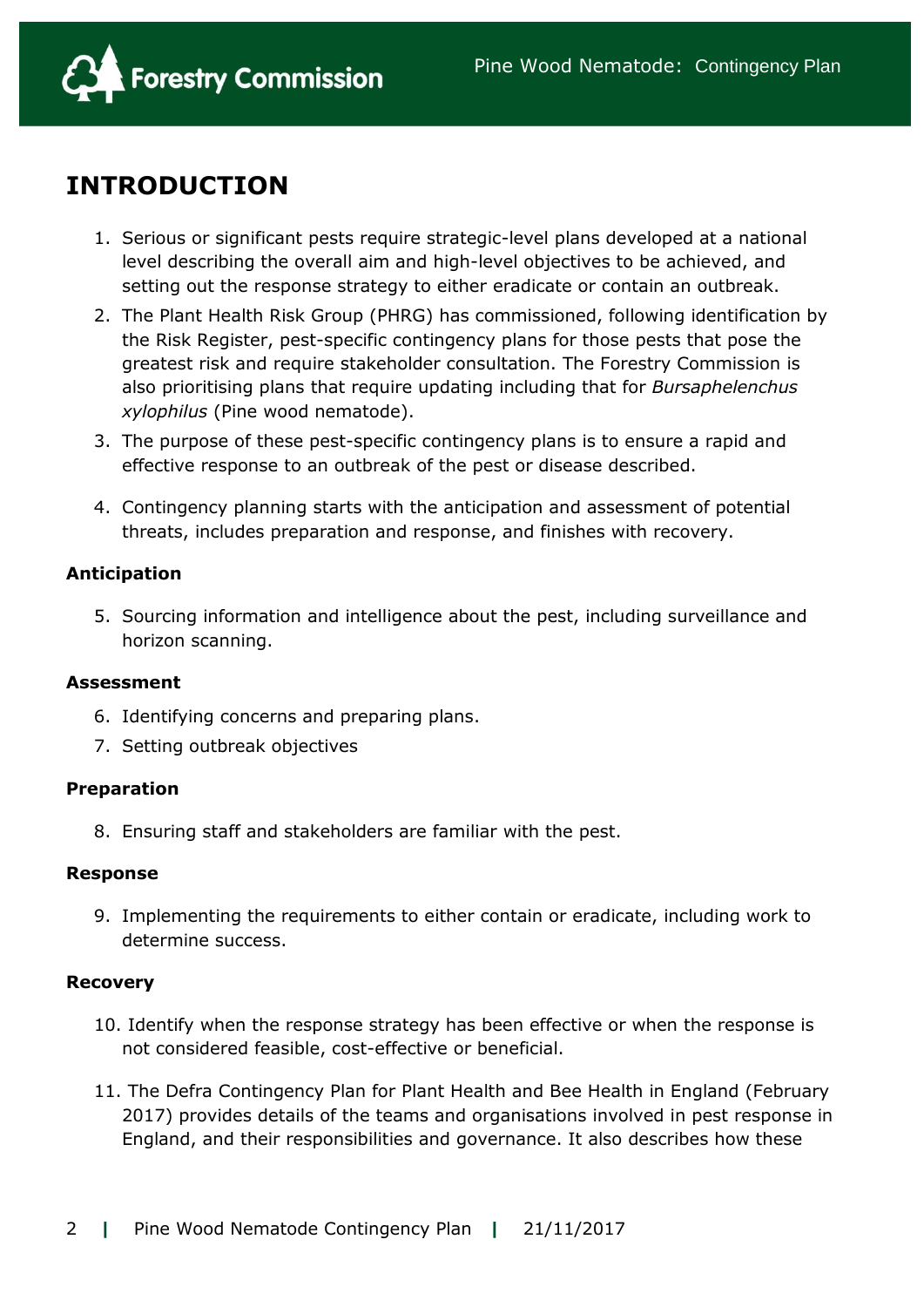

teams and organisations work together in the event of an outbreak of a plant health pest.

The purpose of pest-specific contingency plans is to ensure a rapid and effective response to an outbreak of the pest or disease described.

#### **Scope**

This contingency plan was prepared by the Forestry Commission's (FC) Cross-Border Plant Health Service to be used at country and national (Great Britain) levels. It should be used in England in conjunction with Defra's Generic Contingency Plan for Plant and Bee Health, which provides details on the level of response required and by whom depending on the scenario. The Scottish (2009) and Welsh (2011) Governments have their own generic contingency plans which are currently in review. FC England's Forest Services will use OGB17b 'Managing Incidents in the Forestry Commission' for relevant incidents. FC Scotland and the Welsh Government will develop similar documents detailing their management of outbreaks. When an outbreak becomes of UK or Great Britain (GB) wide concern, the UK Chief Plant Health Officer will form an incident management team to coordinate the activities in the different countries.

The following contingency plan falls into three parts:

- official action following a presumptive diagnosis;
- official action following the conformation of an outbreak; and
- background information about the pest.

It is designed to help government agencies anticipate, assess, prepare, prevent, respond and recover from pest outbreaks.

This contingency plan covers outbreaks of *Bursaphelenchus xylophilus* in all situations where pine is planted or occurs naturally, i.e. forestry, natural and semi-natural habitats, agricultural landscapes, urban environments, and parks and gardens. It is designed to help government agencies anticipate, assess, prepare, respond and recover from outbreaks of the pest.

This plan will be updated following new information or changes in policy or contact details (last updated November 2017).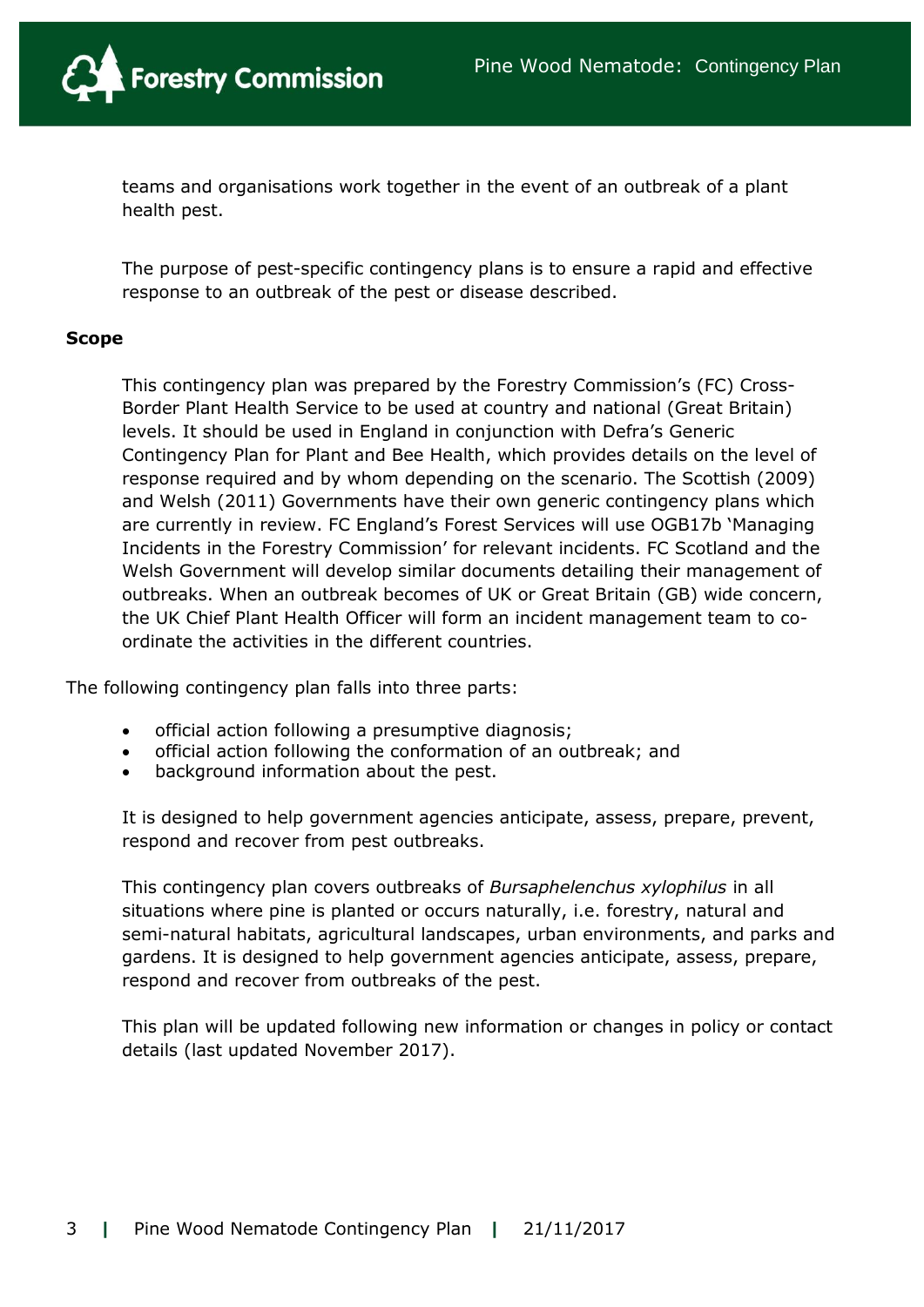

# **Objectives of this plan**

- To raise awareness of the potential threat posed by *B. xylophilus* (PWN) and its vector *Monochamus* spp., and to ensure that stakeholders are aware of the symptoms caused by infestation of the host tree by this pest.
- To provide guidance on the steps to be taken whenever symptoms of attack by PWN and its *Monochamus spp* vectors are observed.
- To ensure that infestations of PWN are managed promptly with the aim of eradicating pioneer populations of the nematode.
- To ensure that all relevant Forestry Commission staff, other government agencies and local authorities are conversant with the contents of this contingency plan so that effective and immediate action can be implemented.
- To ensure that good communications are put in place so that all stakeholders (including the media) are kept fully informed of the scale of infestation both at regional and national levels.

# **Anticipation & Assessment**

- 1.1 *Bursaphelenchus xylophilus* (Steiner & Buhrer) (Nematoda: Aphelenchoididae.), commonly known as the Pinewood Nematode, and its longhorn beetle vectors *Monochamus spp.* is a serious and destructive pest of pine but virtually all wood of conifers (with the exception of the genera Thuja and Taxus) are suitable hosts.
- 1.2 Its native range includes the north and east of North America, south-east Asia.
- 1.3 It is present in Europe, mostly in Portugal, with isolated records from Spain. Portugal has spent €80 million from 1999 – 2009 in an attempted eradication programme.
- 1.4 It can cause excessive damage, most often as a secondary pest attacking trees that are already stressed.
- 1.5 The UK has import controls on wood of pine from demarcated zones within Portugal.
- 1.6 It is officially absent from the UK, and the risk of its being introduced in the current climatic conditions is comparatively low, although this might increase with climate change.

# **Preparation**

2.1 Longhorn beetles of the genus *Monochamus* are not known to occur in the UK. They are, however, frequently intercepted in imported timber,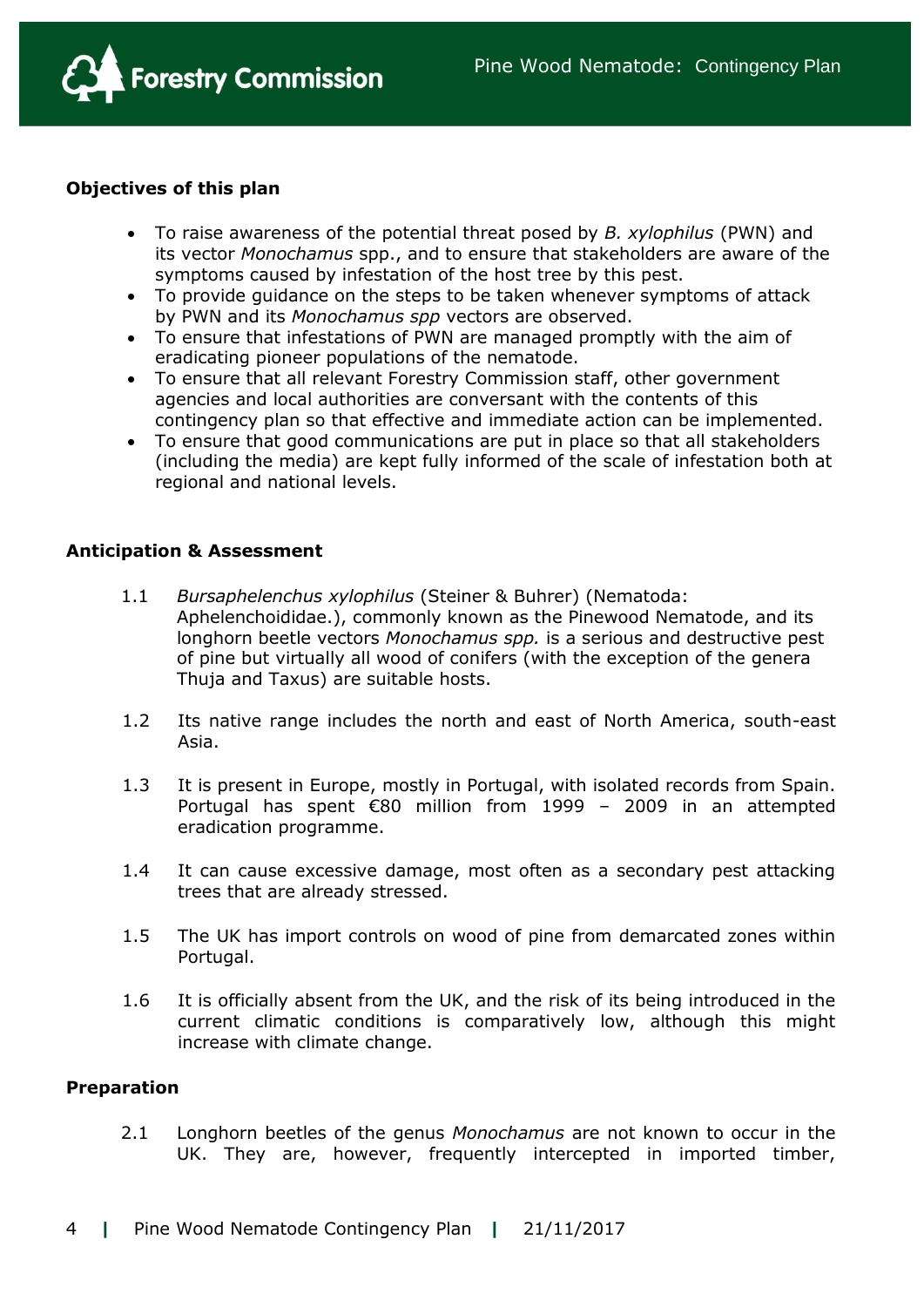

especially wooden packaging, and therefore they have the potential to be accidentally introduced into the UK, using imported wood products as a pathway. The beetles originate not only from continental Europe and Russia, but also from Asia and North America, where PWN is known to be widely distributed.

- 2.2 As part of an EU requirement, the UK undertakes an annual monitoring regime for PWN which focuses on woodlands and isolated trees. Sites where pine occurs in the vicinity of premises known to receive imported coniferous timber or wooden packing material should be given priority when sampling individual trees and in forest locations.
- 2.3 A statutory notification scheme (SNS) for landing consignments of solid fuel wood (firewood) was introduced via an amendment to the Plant Health (Forestry) (Amendment) (England and Scotland) Order 2016 (SI No.1167), and came into force on 1 January 2017.

#### **Legislation**

2.4 A list of the relevant legislation which may influence a response is listed in appendix 4.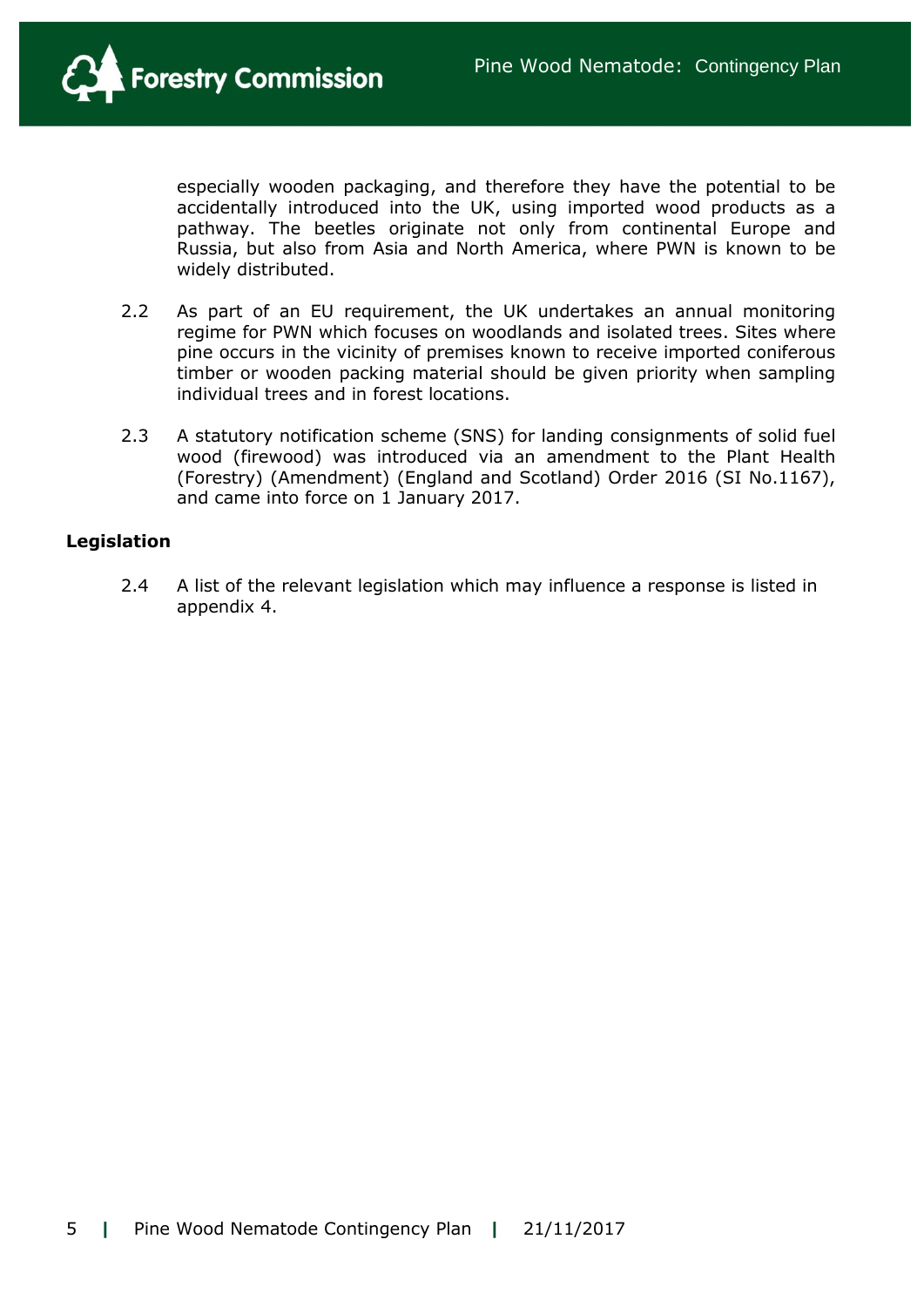

# **Response**

# **Trigger**

3.1 Key indicators which would trigger a response are findings of or reports of:

- the presence of an infested tree in a nursery;
- the presence of an infested tree in the wider environment; or
- the presence of the pest in a consignment of imported plants or timber or wood packaging material.

This may be reported in from nursery growers, woodland owners or members of the public.

# **OFFICIAL ACTION FOLLOWING A PRESUMPTIVE DIAGNOSIS**

This covers both a presumptive diagnosis of *Monochamus sp* vector and PWN, with emphasis mainly on vector diagnosis as the risk of PWN in the absence of the vector is very low.

#### **Strategic actions on suspicion**

- 3.2 In England, a duty officer from FC England or the Animal & Plant Health Agency (APHA) will act as a point of contact for incidents, and it is their job to assign a response officer to incidents when they occur. Similar arrangements are expected to be in place for Scotland and Wales. The response officer investigates and reports back to the Defra Core Contingency Group, which is an 'ad hoc' group put together in response to a notification, and which is usually chaired by the Chief Plant Health Officer. Country teams in Scotland and Wales will fully manage the outbreak in accordance with their own generic contingency plans, but will provide updates to the Defra Core Contingency Group for information purposes and for Defra to report to the European Commission (EC).
- 3.3 The response officer will gather information, including the location, likely origin, host or commodity, level of damage, extent of outbreak and chance of spread. The membership of the contingency core group will depend upon the pest or disease in question, and will comprise plant health officials and specialists from the risk group.
- 3.4 Based on the information fed back to the contingency core group, in England they will decide upon the alert status given (black, amber or red), which will determine the level of response. (See appendix 1 for alert status table.) In Scotland and Wales, the core contingency group can advise on alert status and the appropriate response. If required, the Contingency Core Group will request the relevant organisation/s to set up an Incident Management Team to resolve the incident.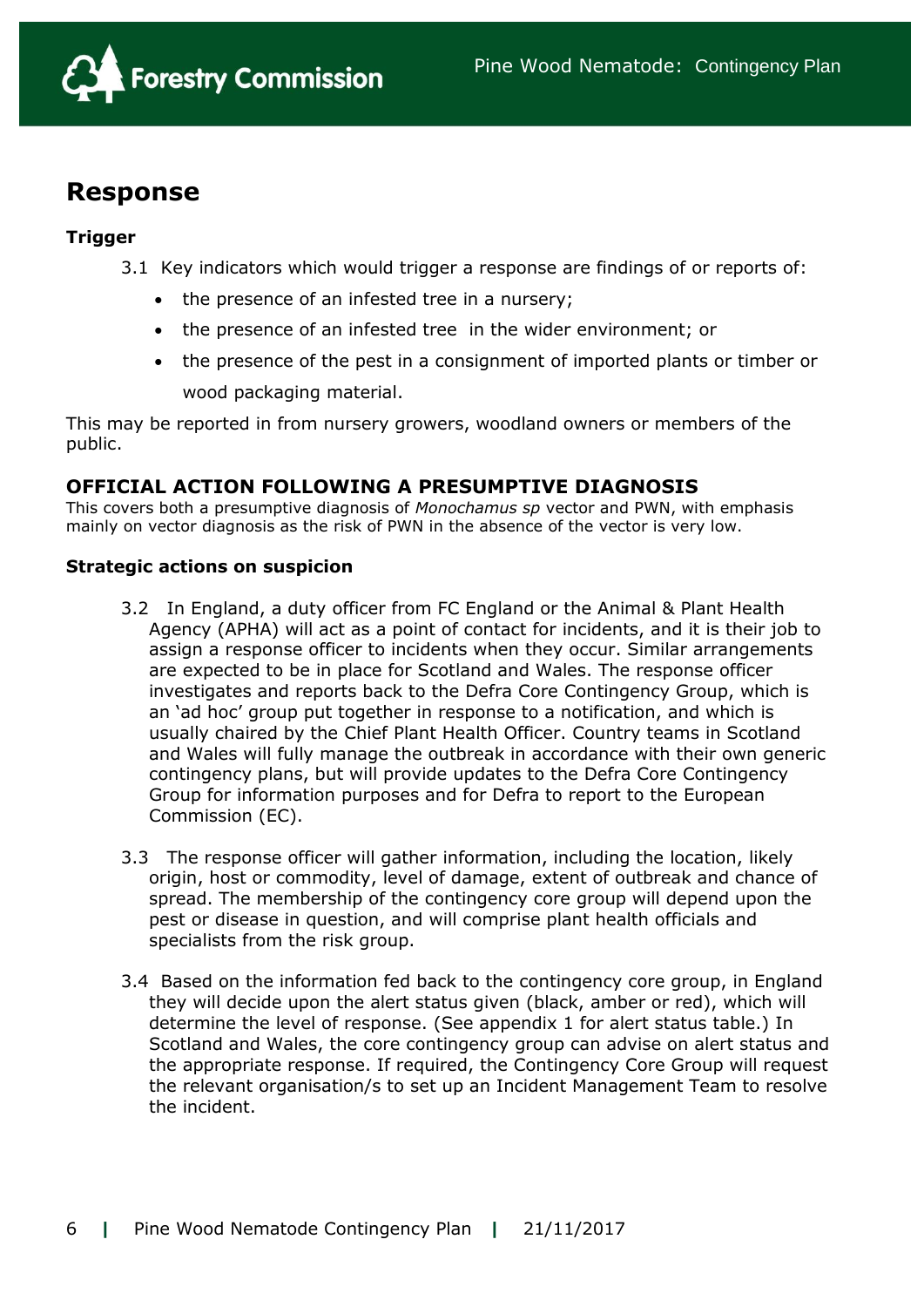



**Figure 1**: Outline of procedure following a suspected case of PWN.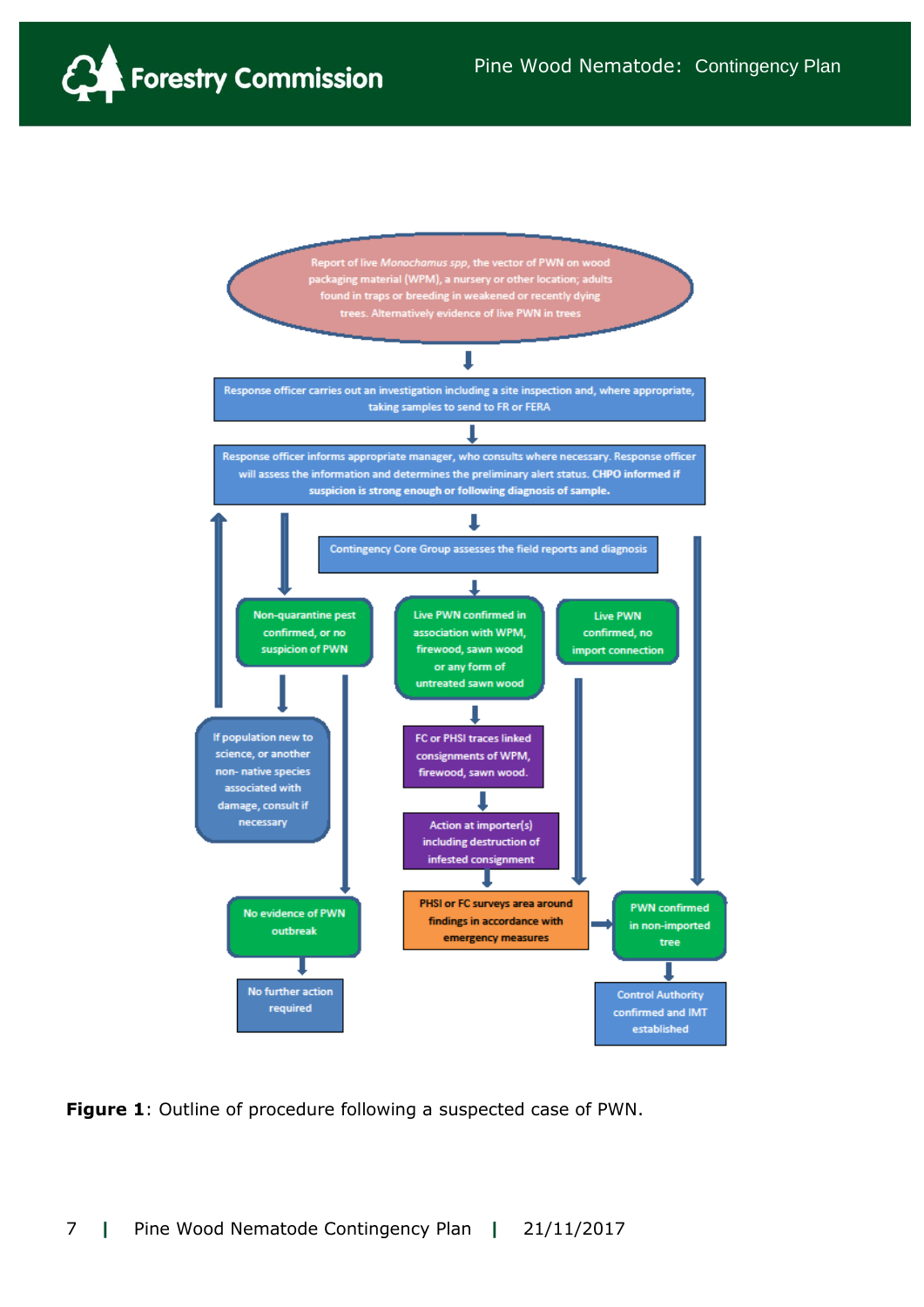

### **Holding consignments and movement / planting restrictions**

3.5 Until further investigation, and under a containment notice, no material shall leave the site. Local operations associated with tree management will be halted until the suspected case is confirmed as a false alarm. The extent of the site under containment will be determined by the Incident Management Team controller.

#### **Preliminary trace forward / trace backward**

- 3.6 Although the PWN could be introduced on infested plants, there is no known vector to spread the nematode within the UK. *Monochamus* spp. infested with the PWN is required for tree-to-tree transmission of the nematode. Evidence of PWN alone constitutes a low risk, but requires further investigation. Presence of *Monochamus*, whether associated with PWN or not, constitutes a higher risk requiring more rigorous follow-on surveys.
- 3.7 Depending upon the pathway of entry, tracing forward and backward to identify suspect material will be conducted to identify other potentially contaminated stock or sites. This will include suppliers, propagators and wholesalers, including any clonally-related or potentially contaminated stocks, where appropriate.

#### **Surveying to determine whether there is an outbreak**

- 3.8 Member states of the EU are required to carry out annual surveys for the presence of PWN in areas where it is not known to occur, to prevent its spread. The requirements are that:
- a) the surveys shall consist of the collection and laboratory testing of samples of susceptible plants, susceptible wood, bark and vectors;
- b) the number of samples shall be determined in accordance with sound scientific and technical principles; and
- c) samples should be taken in accordance with advice given in "EPPO Bulletin 39, Guidance on sampling to detect the *Bursaphelenchus xylophilus* in trees, wood and insects".
- 3.9 Since the findings of the REPHRAME project using the ETpN simulation model indicates that no wilt arising from PWN infestation is likely in the UK under current climatic conditions, field surveys for PWN cannot rely on symptoms associated with pine wilt. However, trees that are unhealthy or stressed for any reason can act as potential hosts for *Monochamus* spp., and such trees should be targeted for presence of both the vector and PWN. If PWN is found it is likely to be associated with *Monochamus* spp., and follow-on action should concentrate on finding trees utilised by the vector for breeding.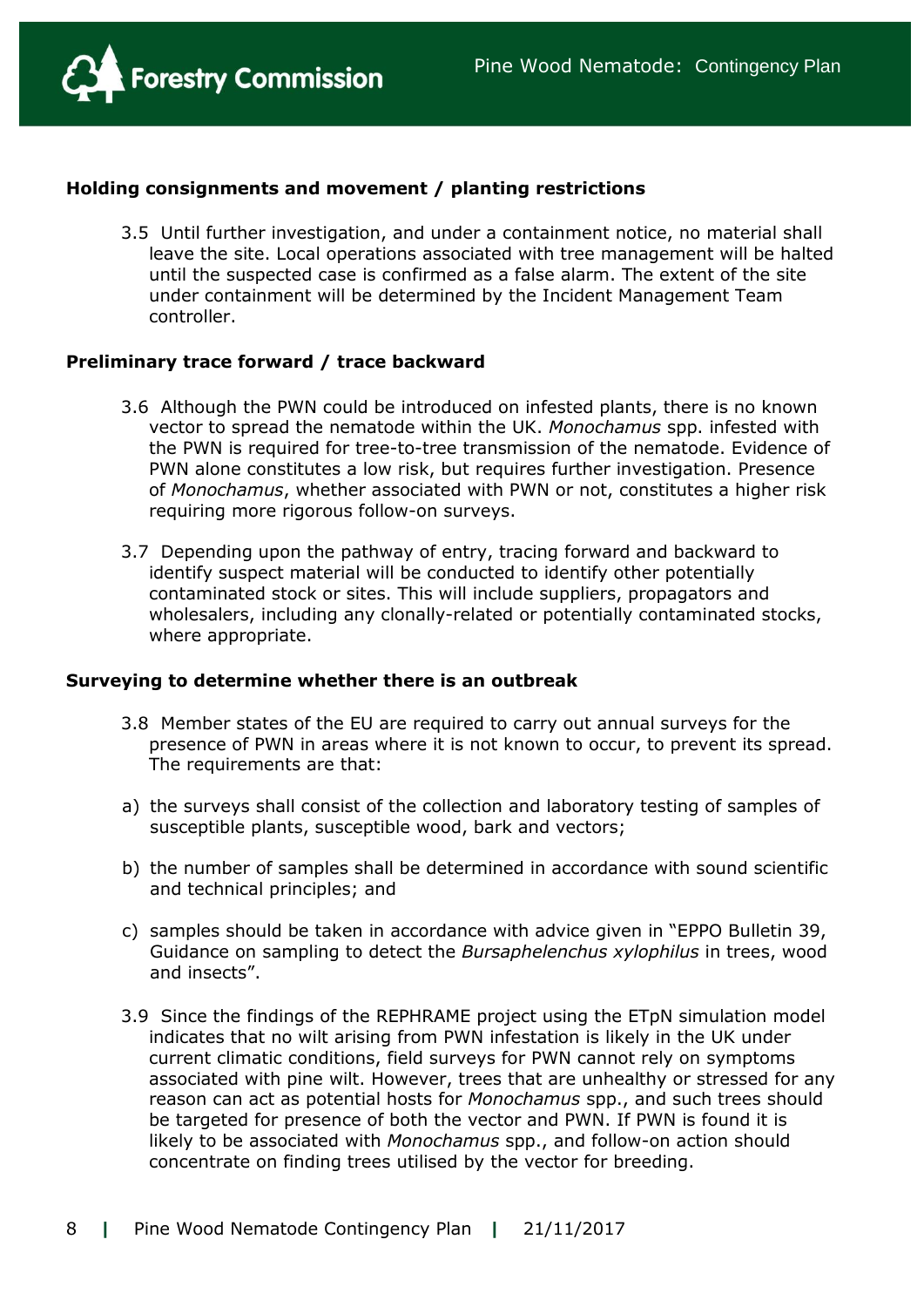

3.10 Follow-up inspections should gather information on:

- likely origin of the pest (either or both of PWN and *Monochamus* spp.), particularly focussing on any consignments of woody material capable of carrying the pest both local to the infestation and at any other known destinations of pathway material;
- geographical location and ownership of the affected site, including any abiotic factors that may influence the outbreak, e.g. public access, presence of watercourses, etc. Include maps if possible;
- hosts infested at the site (species, variety, development stage, etc.). This will concentrate principally on possible presence of *Monochamus* spp. vectors and, by association, possible presence of PWN;
- when and how the pest was detected and identified (including photographs of general symptoms and their likely cause (considering that pine wilt arising from PWN infestation is extremely unlikely to be encountered));
- level of pest incidence and where appropriate, life stages present;
- presence of unhealthy trees, for any reason, because these might harbour *Monochamus spp* and, as a consequence, PWN;
- recent import or movement of woody material capable of harbouring PWN and its vectors into and out of the affected site;
- history of the pest at the site, place of production or in the area; and
- likely biodiversity impacts of any control, such as felling to control *Monochamus spp* vector spread, and including any duty of care obligations under the NERC (2006) Act.
- 3.11 Samples from infested plants should be double-packaged in robust plastic bags and sent immediately to the Tree Health Diagnostic Service at Forest Research for diagnosis. The samples should be accompanied by information on the date when the samples were collected, location (address, postcode, GPS) and contact details of the person collecting the samples. Address is: Entomology Branch, Forest Research, Alice Holt Lodge, Wrecclesham, Farnham, Surrey, GU10 4LH

# **Official action following confirmation of a new outbreak**

# **Strategic Actions on confirmation**

3.12 On positive confirmation, the following actions should be initiated to: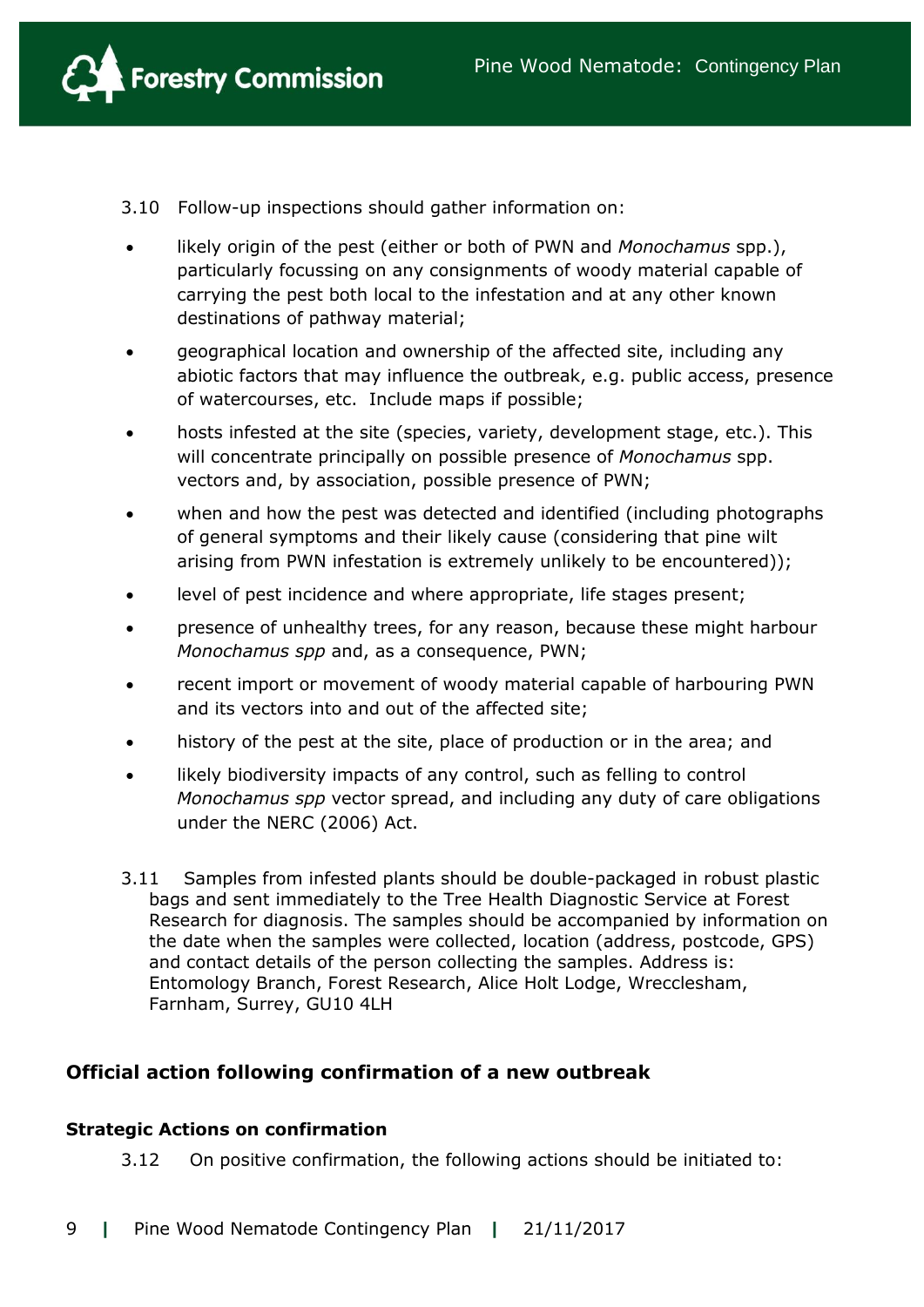

- notify Westminster Ministers and senior Defra and Forestry Commission officials;
- set up regular (determined by scale of outbreak) Lead Government Department (LGD) meetings to keep partners aware of the current status, actions and possible future requirements, and to agree a communications strategy;
- notify the Devolved Administrations and the EC; and
- inform and discuss with stakeholders.
- 3.13 Positive identification of PWN depends on DNA analysis. See the EPPO standard on the diagnostics of *Bursaphelenchus xylophilus* for further information on identification.

#### **Incident management and communication**

- 3.14 In most instances where the outbreak is in woodland or parkland, Forestry Commission England, is likely to appoint an incident controller and an incident management team. APHA would take the lead for outbreaks in nurseries. In Wales the Welsh Government, with Natural Resource Wales's support, would take the lead in woodland situations. Forestry Commission England's Forest Services will work to the generic Defra contingency plan (in draft 2016), which will be enacted in response to a confirmed outbreak. Forestry Commission Scotland and the Welsh Government will have similar documents detailing their management of outbreaks.
- 3.15 Initial efforts will be directed towards eradicating new outbreaks following to procedures set out below. Failing eradication, efforts will concentrate on containment.
- 3.16 The incident controller will set up a management structure to deliver the functions of incident management. The outbreak will determine the size and nature of the management structure. Identification of and liaison with key stakeholders is a crucial part of this process. An example list of such stakeholders would include, but not exclusively: ICF, Confor, Scottish Government, Welsh Government, Natural Resources Wales, Environment Agency, Natural England and other members of the Defra Group, SEPA, Forest Research, Woodland Trust, National Trust, Country Land & Business Association, Scottish Land & Estates, Royal Horticultural Society, National Farmers' Unions and local councils.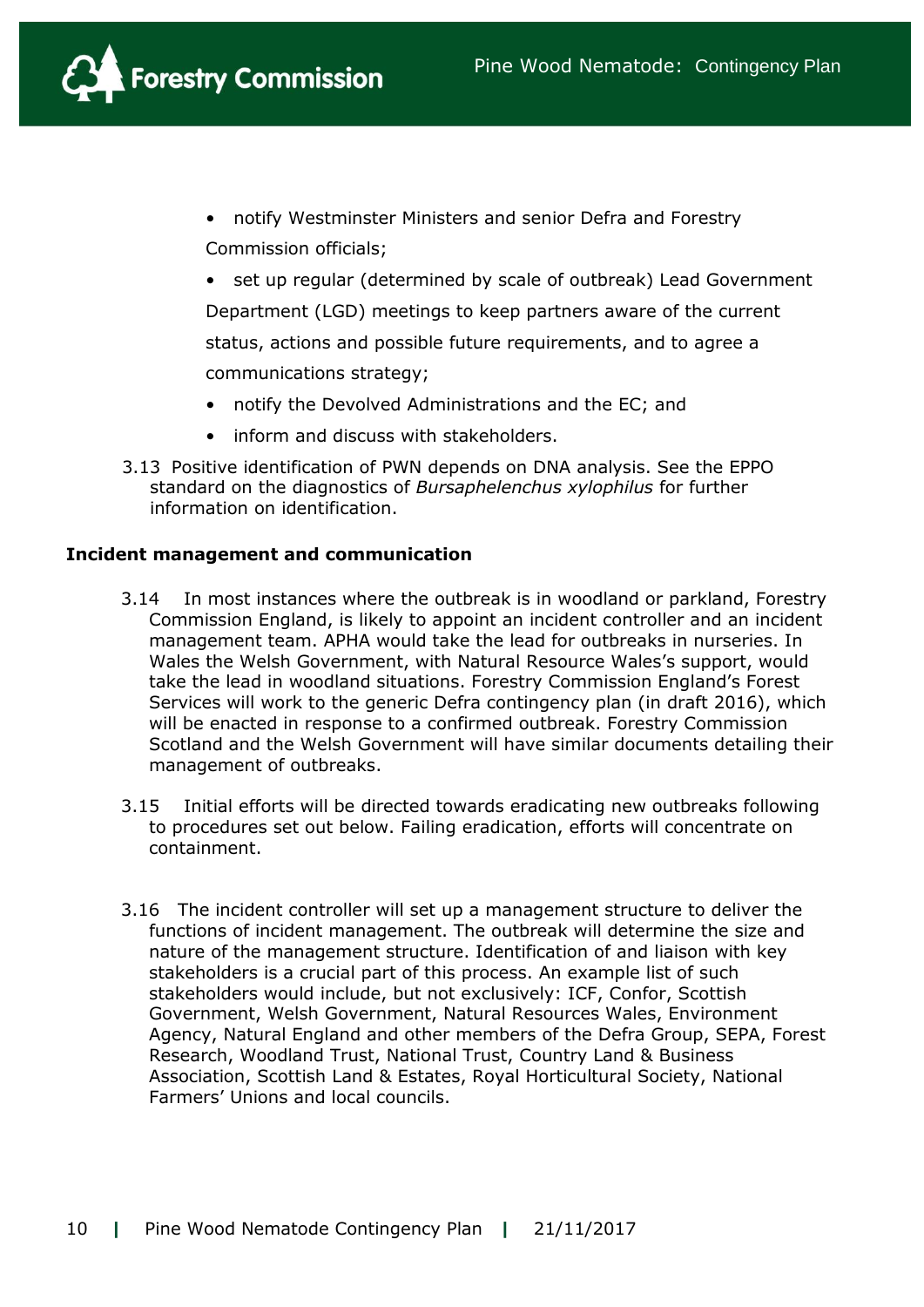

#### **Surveillance**

- 3.17 A delimiting survey should be set up as soon as possible after the first finding of PWN to determine the geographic limits of the infested area, and to demarcate a regulated area. There are two elements to the delimiting survey:
- an **intensive survey** of all conifer trees within at least 1 km radius of the first tree(s) found to be infested; and
- **line transects** outward to at least 10 km, along which visual inspection and destructive sampling of conifer trees are carried out at regular intervals (e.g. every 50-100m) to estimate the full extent of spread.
- 3.18 As *Monochamus* species are attracted to physiologically weakened trees, surveys should focus on weakened standing trees and freshly cut trees, and cutting waste from recent felling seasons (1-2 year old logging sites). All trees that could support breeding by *Monochamus* spp. should be included, regardless of location within a woodland, and isolated trees growing in parks and gardens should also be included in surveys. Sentinels and traps can be used if too few survey sites are available in all directions. Regardless of cause, conifer trees (of all species known to be hosts of PWN) showing canopy thinning and dieback should be felled and the bark removed to look for galleries and immature life stages of the vector *Monochamus* spp. Wood samples should also be removed from these trees for laboratory analysis to identify whether PWN is present. Timing of surveys or deployment of specialised beetle traps should coincide with adult *Monochamus spp* flight periods, as determined by the appropriate phenology model for the species involved.
- 3.19 Depending on the species of *Monochamus* present (which would be new to the UK, since this genus is currently absent), breeding will occur in different zones of the tree and depend on bark thickness. For example, *M. galloprovincialis*, the known vector of PWN in Portugal, only breeds in thinbarked material in the upper trunk and thicker branches and, therefore, surveys for both vector and PWN would need to be concentrated on these parts of the tree. Further details can be found on the REPHRAME website [\(www.rephrame.eu\)](http://www.rephrame.eu/).
- 3.20 If more trees are found to be infested, the surveys should be extended so that the intensive survey covers all conifer trees out to at least 1 km from the new infested trees, and the line transects extend a full 10 km from the new infested trees. This process should be continued to provide a preliminary assessment of the infested area. It should be repeated in subsequent years to monitor possible spread of PWN, and to update the boundaries of the infestation and regulated area.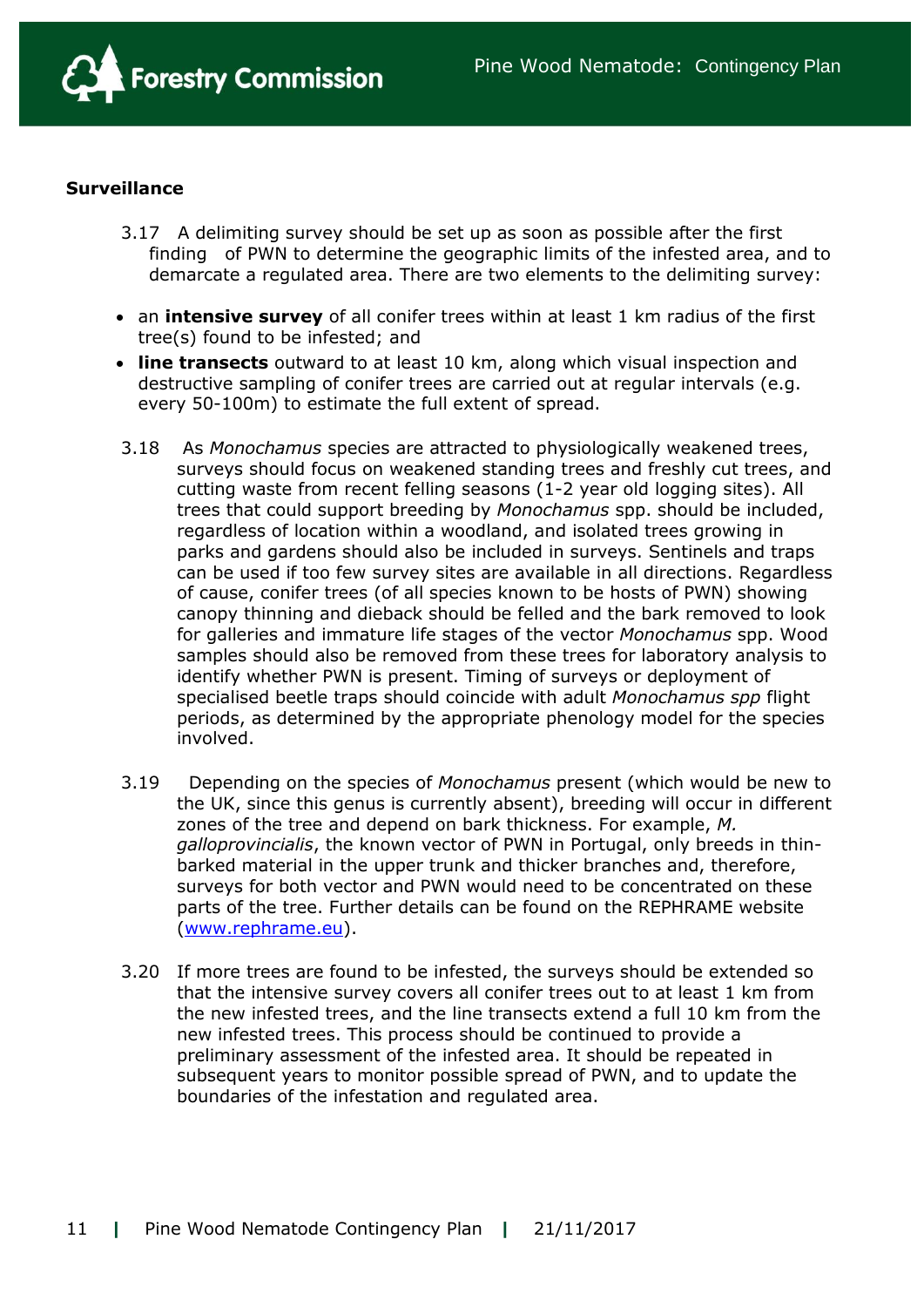

#### **Demarcated zones**

3.21 The EU directive (2012/535/EU) stipulates that if PWN is found to be present the area should be demarcated where eradication measures are to be applied. A zone with a radius of 500m should be established around infested trees, referred to as the infested zone. A buffer zone of 20km around the infested zone will be established.The infested zone and associated buffer together make up the demarcated area. Within the infested zone, all susceptible trees should be subject to precautionary felling, plus removal and burning of all wood. Intensive surveillance should be carried out within the buffer zone. If surveys within the buffer zone identify new infestations, a new demarcated zone and buffer will need to be established. Where the vector is not present and has not been present for the last three years, the clear-cut zone may be reduced to 100m around infested plants. However, the nature of the habitat will influence this: dense woodland will have less likelihood of long-distance flight by *Monochamus spp.,* whereas longer-distance flight is more likely in more open areas.

#### **Tracing forwards / backwards**

- 3.22 Although PWN could be introduced on infested plants there is no known vector to spread the nematode within the UK. *Monochamus* spp. infested with PWN are required for tree-to-tree transmission of the nematode.
- 3.23 The most likely pathway would be untreated conifer wood, with or without bark, from countries where the pest is known to occur, including Canada, China, Japan, Portugal, Spain, South Korea, Mexico, Taiwan or the USA. Depending upon the pathway of entry, tracing forward and backward to identify suspect material will be conducted to identify other potentially contaminated stock or sites.

#### **Pest management procedures**

- 3.24 EU directive (2012/535/EU) provides guidelines for eradication and containment of the PWN if an outbreak should occur. The prescribed eradication approach is outlined below. For full details refer to the directive itself.
- 3.25 The management programme should initially focus on eradication of PWN. A clear-cut zone should be established with a minimum radius of 500m around susceptible plants in which PWN has been found to be present. All susceptible plants in the clear-cut zone shall be felled, removed and disposed of. The felling and destruction of those plants shall be carried out from the outside of the zone towards the centre. All necessary precautions shall be taken to avoid spreading PWN and its vector during felling.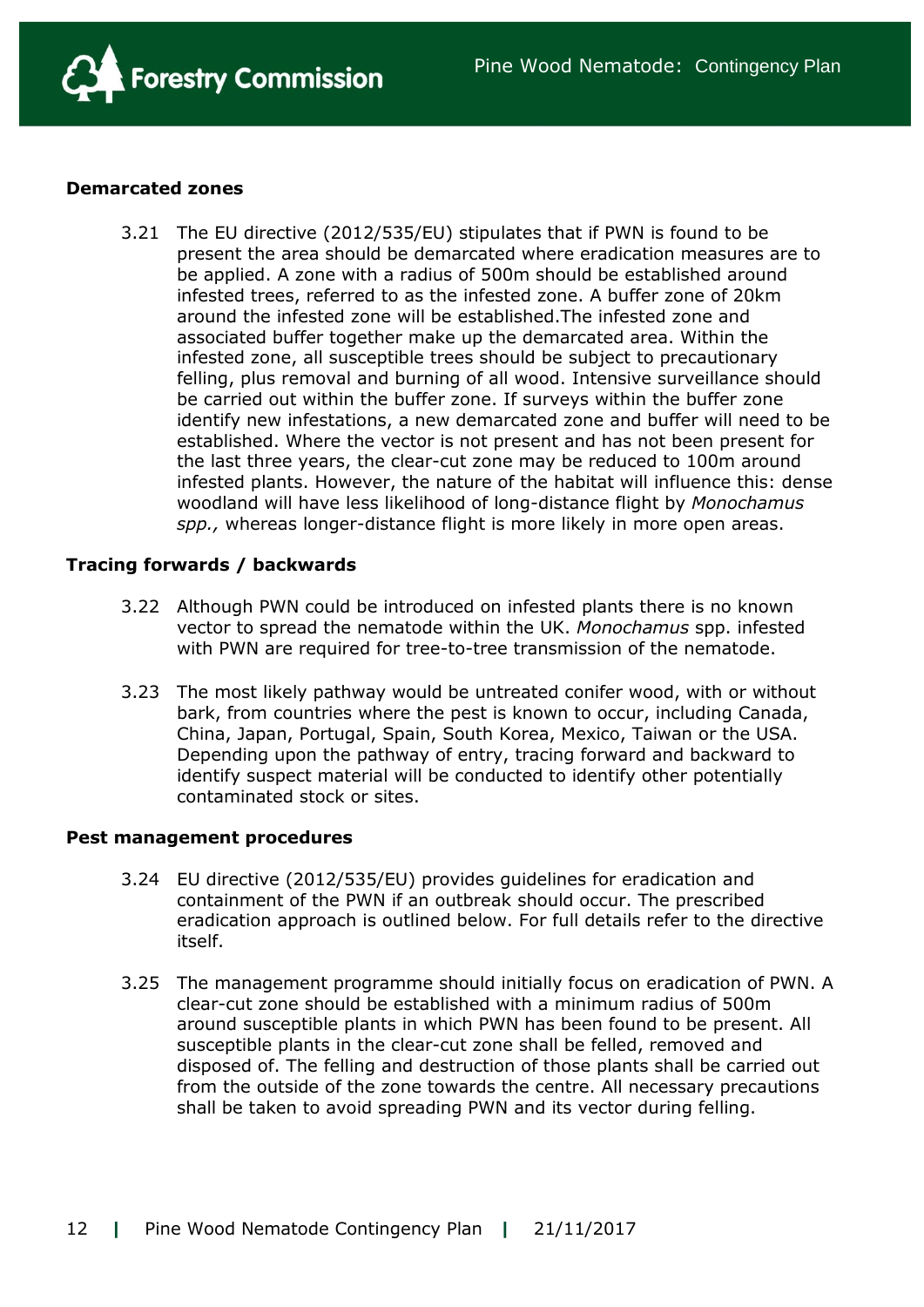**Forestry Commission** 

- 3.26 Within the demarcated zone, all dead trees, and trees of poor health or those situated in storm- or fire-affected areas should be felled, based on the suitability of such trees as breeding sites for the vector *Monochamus* spp. All such trees shall be sampled for PWN after felling. The sampling shall be carried out in several parts of each plant, and especially in the thinner bark material in the crown. All samples shall be tested for the presence of PWN. After sampling, susceptible felled trees must be destroyed on site or moved under official control. The EU measures also state that 'a number of healthy-looking plants selected based on the risk of spreading the PWN in the particular case shall be sampled'. However, it is unclear whether this is applicable in the UK, where there will be no wilt expression arising from transmission of PWN by maturation feeding. However, if the nematodes have recently been passed to a healthy tree by maturation feeding and, soon afterwards, the tree is damaged in some way, then nematodes could still be present if the tree is subsequently used by *Monochamus spp* for breeding. This is an unlikely, but possible, scenario.
- 3.27 Within the buffer zone, annual surveys shall be conducted of susceptible plants which are dead, in poor health or situated in fire or storm-affected areas. Those surveys shall also include systematic sampling of healthylooking susceptible plants. The intensity of the surveys 3000m around each susceptible plant in which PWN has been found shall be at least four times greater than from 3000m thereof to the outer limit of the buffer zone.
- 3.28 Trees felled during the flight period of *Monochamus* can be used as trap trees to detect the presence of adult *Monochamus* and associated PWN outside of the infested area. The flight period of the vector occurs between 1<sup>st</sup> of April to the 31<sup>st</sup> of October, under current climate conditions. Should UK temperatures rise and approximate those on Madeira, a slightly longer flight period, especially into the autumn, could be expected. Upon finding PWN-infested trees outside of the infested zone, a new demarcated area around these trees will need to be established.
- 3.29 Eradication measures should be in place for a minimum of four years. If PWN is still present after this period, actions should revert to containment, but only if eradication is impossible. However, where eradication is impossible, Member States should, in certain cases, be allowed to apply containment measures even before the expiry of the four-year period.

# **Disposal plan**

3.30 Conditions for movement of susceptible plants and wood within and from demarcated areas are detailed in Annex III of EU directive (2012/535/EU).

In summary, conifer trees within the infested zone that are to be felled to eradicate PWN infestation should be destroyed or treated within the demarcated area by either: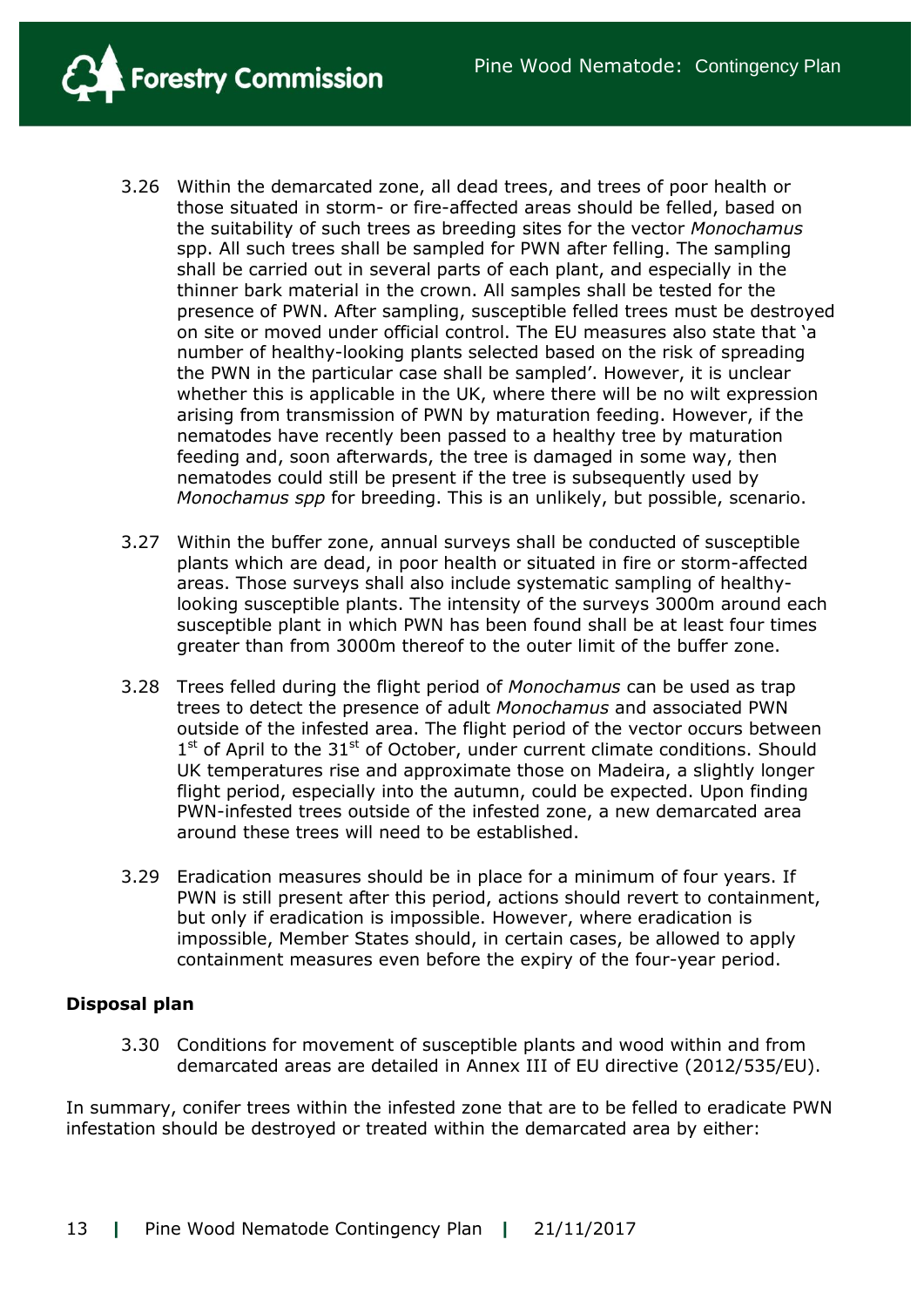

- A. burning in a nearby location within the demarcated area designated for this purpose;
- B. being used in a processing facility as fuel or for other destructive purposes, ensuring freedom from live PWNs and live vectors; and
- C. heat treatment in an authorised treatment facility to achieve a minimum temperature of 56°C for at least 30 minutes throughout the wood and bark, ensuring freedom from live PWNs and live vectors. In the case of a composting heat treatment, the composting shall be carried out in accordance with a treatment specification approved in accordance with the procedure referred to in Article 18(2) of Directive 2000/29/EC. However, there are no currently accepted composting regimes employed in Portugal, where the nematode is present, and this suggests that quality assurance to use such treatments would be extremely difficult.

Wood that is found to be infested should also be disposed of by option A or B as listed above.

# **Public outreach**

- 3.31 It is crucial to have public support for the management programme and to help with general surveillance. Engaging the public will require the provision of timely and accurate information, and opportunities to participate in monitoring and control. Information can be made available through newspapers, radio, TV, the internet and social media, and should be targeted locally, especially within the infested and regulated areas, and at a national level. However, given that PWN-affected pines in the UK are unlikely to express wilt-like symptoms; greater value from non-expert surveillance will come from reports of *Monochamus spp.* vectors in woodlands and gardens.
- 3.32 It is important to provide information about the location and size of the infested and regulated areas, statutory and voluntary responsibilities, rates of spread, management options, pathways, how the pest might have arrived and could be transported, and the prospects for GB forestry. Managing this level of public engagement will require a central administration office capable of handling large numbers of enquiries and able to provide general and specific information.

# **Review measures in the case of prolonged official action**

3.33 If continuing official action is required within the delimited area over a prolonged period, a review of the management programme should be undertaken regularly (e.g. annually) to determine the success and costeffectiveness of the measures in the longer term. This review will involve consultation with stakeholders and should include: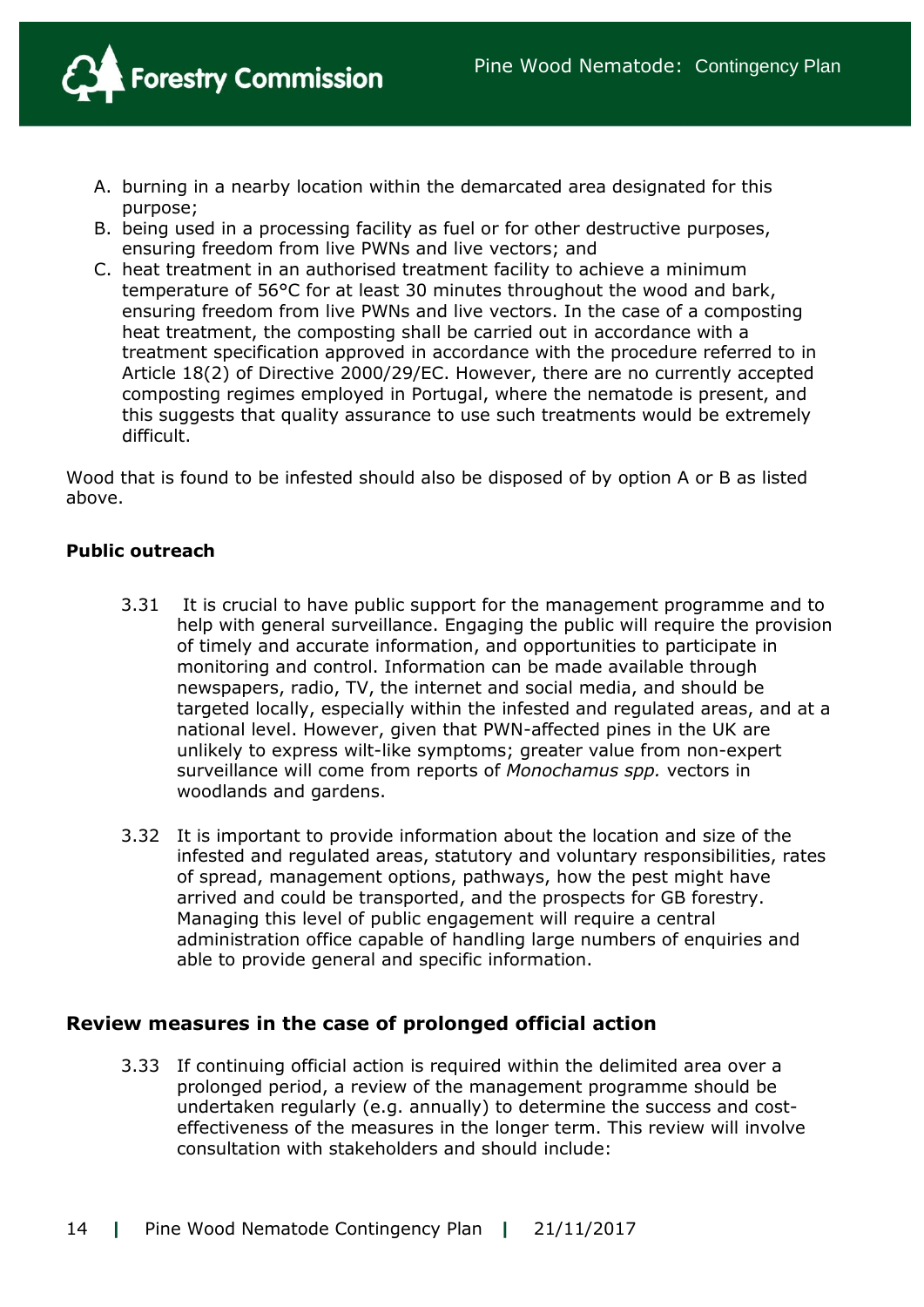

- evaluation of the effectiveness of current measures;
- evaluation of the economic impact and cost-effectiveness of continuing existing measures;
- consideration of further measures to strengthen containment and eradication actions;
- consideration of statutory obligations and impact on import and export procedures;
- consideration of alternative approaches or the cessation of statutory action; and
- consideration of biodiversity impacts following control
- 3.34 In circumstances where official action is no longer considered appropriate, stakeholders should be consulted and a timetable and mechanism agreed for the removal of official measures and for the dissemination of pest management information as appropriate.

# **Criteria for declaring a change of policy and reviewing the contingency plan**

3.35. This and other contingency plans will be reviewed on a regular basis to accommodate any significant changes in pest/pathogen distribution, dispersal, refinement of surveillance techniques, legislation changes or changes in policy. When and if policy makers in the country or countries affected deem that eradication is no longer a viable option, there will be a move towards containment. The criteria for determining such a break point could be based on a proportion of host species lost, a set number of hectares lost, the number of individual outbreaks, resources needed, or a combination of these. However, this will be determined by the policy makers in the country or countries affected. Further details can be found in the Defra generic contingency plan.

In circumstances where official action is no longer considered appropriate, stakeholders should be consulted and a timetable and mechanism agreed for the removal of official measures and for the dissemination of information on managing the pest as appropriate.

The plan should only be re-consulted upon if significant new information is presented which affects the approach to the management of an outbreak.

#### **Recovery**

4.1 A site can be deemed as recovered from an outbreak if, after three years of monitoring, there are no indications of PWN and *Monochamus spp.* vector presence.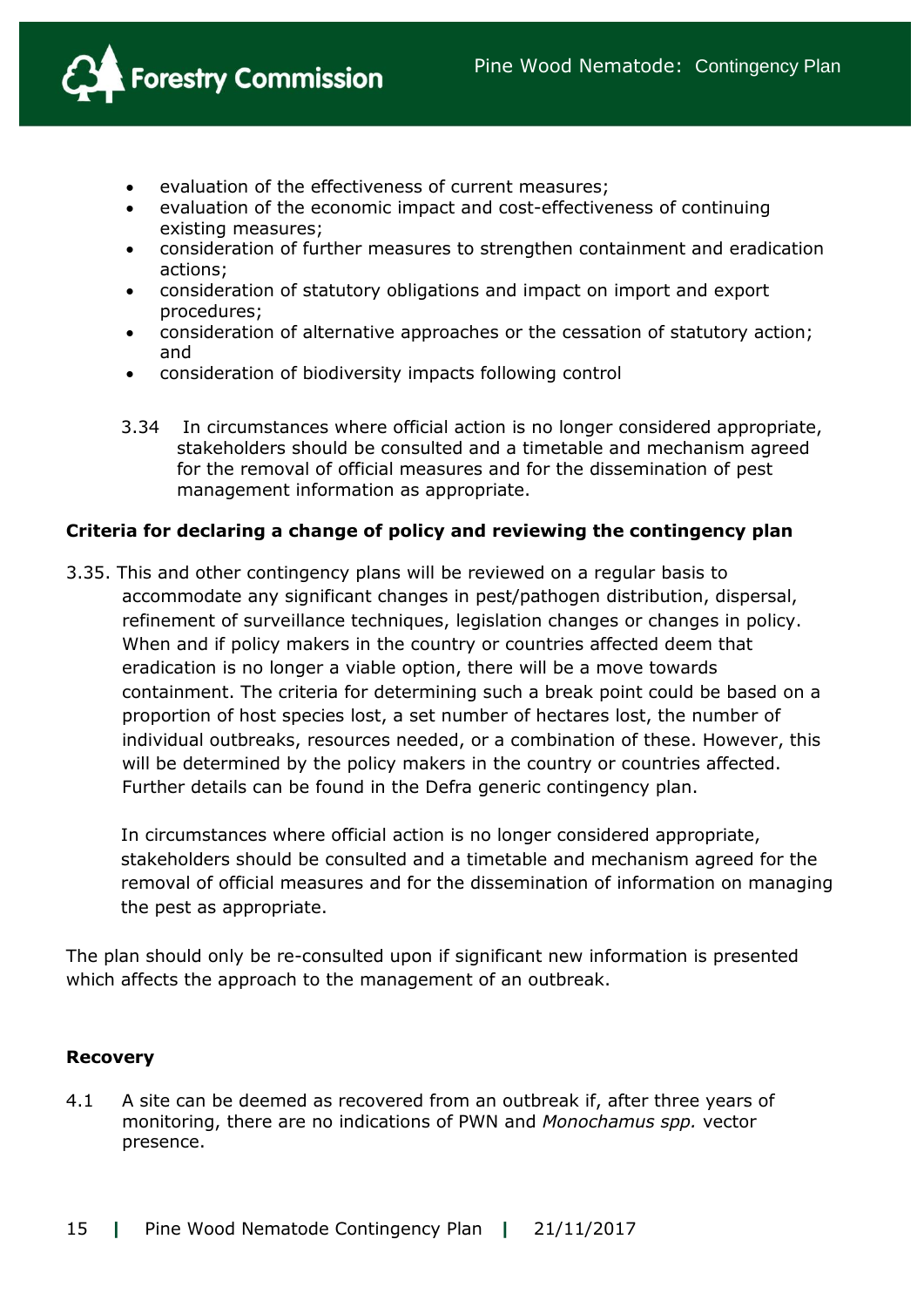

# **Appendix 1**: **Pest background information**

# **PEST BACKGROUND INFORMATION**

PWN is the causal agent of pine wilt disease. Native to North America, where it is not considered a major pest, the nematode is a major threat to Asian and European pine forests, and has resulted in extensive tree mortality in countries where it has been introduced (FAO 2009). *Monochamus spp.* (sawyer beetles) are the only known vector of the nematode.

#### **Identity of organism and quarantine status**

| Species name:<br>Nematode: | Bursaphelenchus xylophilus (Steiner & Buhrer, 1934) Nickle 1970<br>Aphelenchoididae.                                                                                            |
|----------------------------|---------------------------------------------------------------------------------------------------------------------------------------------------------------------------------|
| Synonyms:                  | Aphelenchoides xylophilus Steiner & Buhrer, 1934;<br>Paraphelenchoides xylophilus Steiner and Buhrer 1934 (Haque<br>1967)<br>Bursaphelenchus lignicolus Mamiya & Kiyohara, 1972 |

Common name: Pine wood nematode

UK Plant Health Risk Register rating: Unmitigated 60/125, Mitigated 30/125

 EU status: *Bursaphelenchus xylophilus* is on the EPPO A2 list number 158, EU Annex designation II/A1, Commission Decision 2002/887/EC and 2002/449/EC, Commission Implementing Decision 2012/535/EU.

#### **Hosts**

Virtually all wood of conifers (with the exception of the genera *Thuja* and *Taxus*) are suitable for the saprophytic (delivered by oviposition (egg-laying)) phase of the nematode cycle.

### **Identification**

Signs and symptoms are described in the EPPO standard on the diagnostics of *Bursaphelenchus xylophilus* (Schröder *et al*. 2009).

Since it is not expected that PWN would give rise to wilt expression in the UK, there are no reliable visual indicators for the presence of the nematode in infested trees in the UK.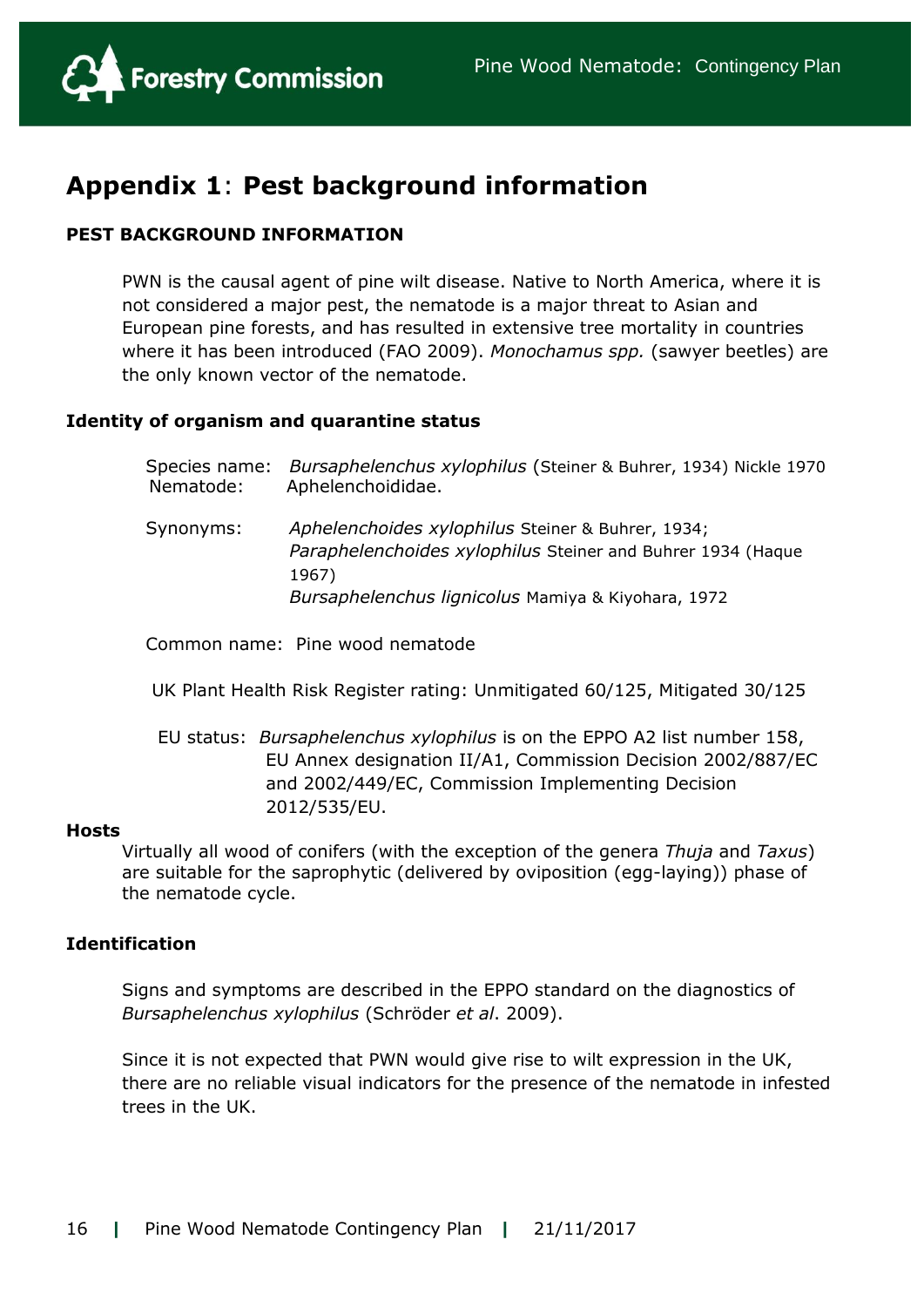

# *Monochamus* **spp.**

These insects only oviposit on recently felled trees or trees already under stress. The feeding of the young larvae produces feeding tracks on the sapwood under the bark, followed by bore holes in the wood produced by the larger larval stages. Signs of frass from bore holes on bark and larval galleries under the bark, as well as circular exit holes produced by the emerging adult beetles, should be looked for as indications of the presence of *Monochamus* spp.

# **Distribution of the organism**

PWN is native to North America, being found in many of the states of Canada, the USA and Mexico. It has spread to a number of other countries including:

- Japan (where tree deaths were noted in the 19th century, but the nematode as causal agent was only confirmed in the late 1960s);
- China (from 1982);
- Korea (from  $1988$ );
- $\bullet$  Taiwan (from 1985);
- Portugal (continental PT 1999 and Madeira 2009); and
- Spain (2008/2009/2012) three isolated cases.

*Monochamus* spp. are known vectors of PWN, but are only present in the Northern hemisphere

**Figure 2**: Distribution map of the *B. xylophilus*, circles - present (national record) crosses present (sub-national record) and triangle - transient (EPPO PQR database)

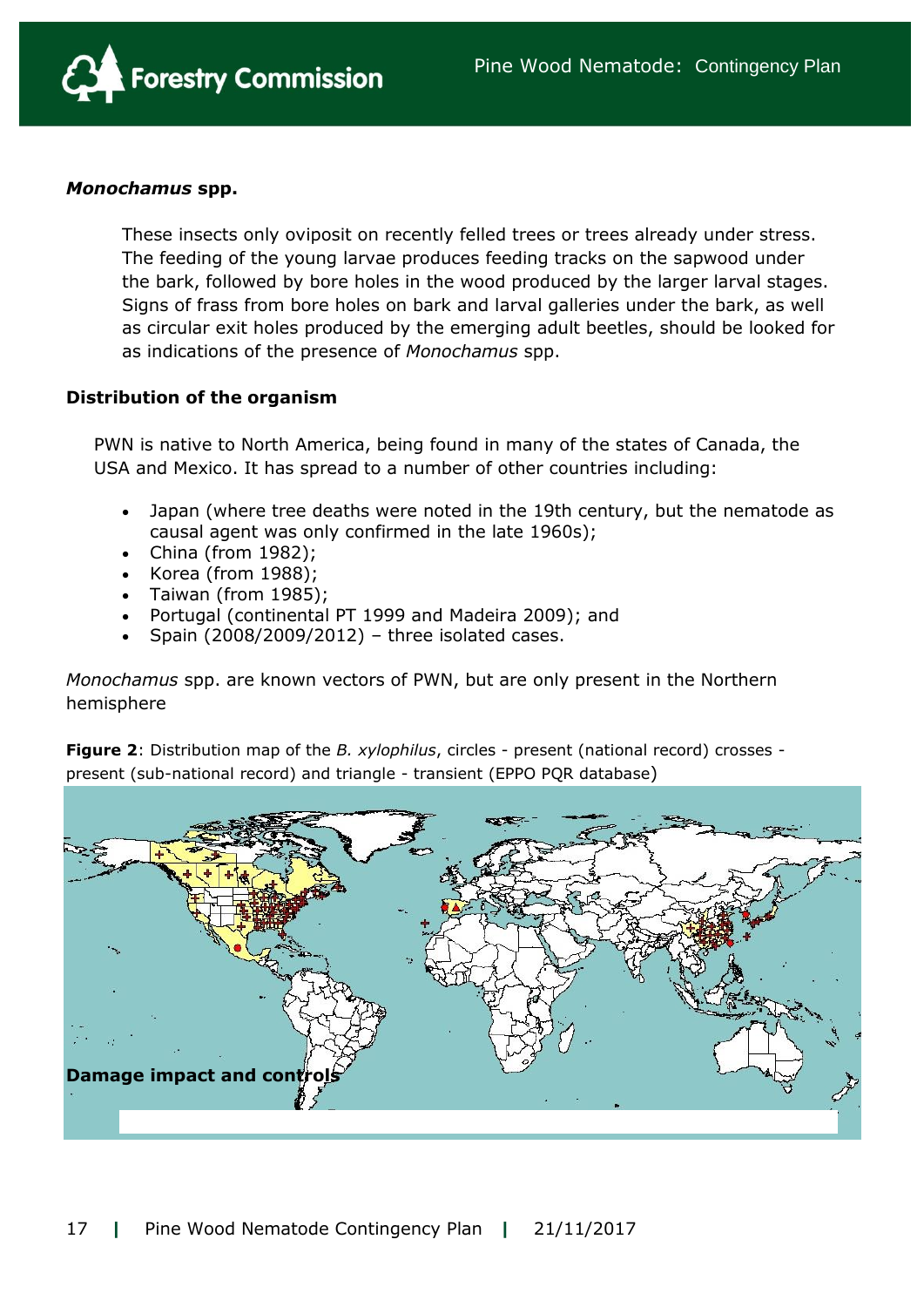

There has been extensive tree mortality in all countries where wilt expression has been recorded (leading to the description of the syndrome pine wilt disease). For example, in Japan annual losses peaked at 2.5 million  $m^3$  in the early 1980s, but appear to be fluctuating around an average of about 1.0 million  $m^3$  in 2015.

The recent outbreak in Portugal illustrates the high costs of attempting eradication of a newly discovered organism (approximately €80million from 1999 – 2009 source EU DG SANCO), but the direct losses from tree mortality must also be added to this amount. The campaign to eradicate the two isolated cases of PWN in Spain has also incurred high management costs, of nearly €3m in 2010 (EU DG SANCO).

In 1979, PWN was associated with death of *Pinus* in Missouri (USA), primarily of *P. sylvestris* growing in amenity plantings and, in North America in general, losses arise almost exclusively among exotic species and in artificial forest ecosystems such as ornamental conifer plantings, wind-breaks and Christmas tree plantations. PWN is widespread in natural coniferous forests, but significant losses are not reported.

# **Life history**

For more detail see the EPPO guidance note: 'Guidance on sampling to detect pine wood nematode, *Bursaphelenchus xylophilus,* in trees, wood and insects (Schröder et al., 2009).'

PWN is transported between host pine trees by wood borers of the genus *Monochamus*. There are two principal pathways of transmission (Schröder et al. 2009, Evans et al. 1996) through oviposition and through maturation feeding by adult *Monochamus* beetles. Adult *Monochamus* beetles fly between trees, feeding on the branches of healthy trees. The nematodes emerge from the beetles and enter the trees through the feeding wounds or during oviposition. When PWN is transmitted during oviposition, the nematodes may remain relatively close to the vector development galleries and aggregate around the pupal chamber just before the final moult to the adult beetle. If nematodes are introduced to a susceptible tree, and environmental conditions are suitable, they can migrate throughout the tree, feeding on parenchyma cells, resulting in cell death and decreased water conductivity due to cavitation of the xylem. For pine wilt to occur, the host species, the vector and the nematode must be present, along with specific climatic conditions: principally high temperatures and low soil moisture content. Recent developments of tree process models within the REPHRAME project have provided reliable simulations of the areas of Europe most likely to be vulnerable to pine wilt expression. Maps can be found on the REPHRAME website [\(www.rephrame.eu\)](http://www.rephrame.eu/).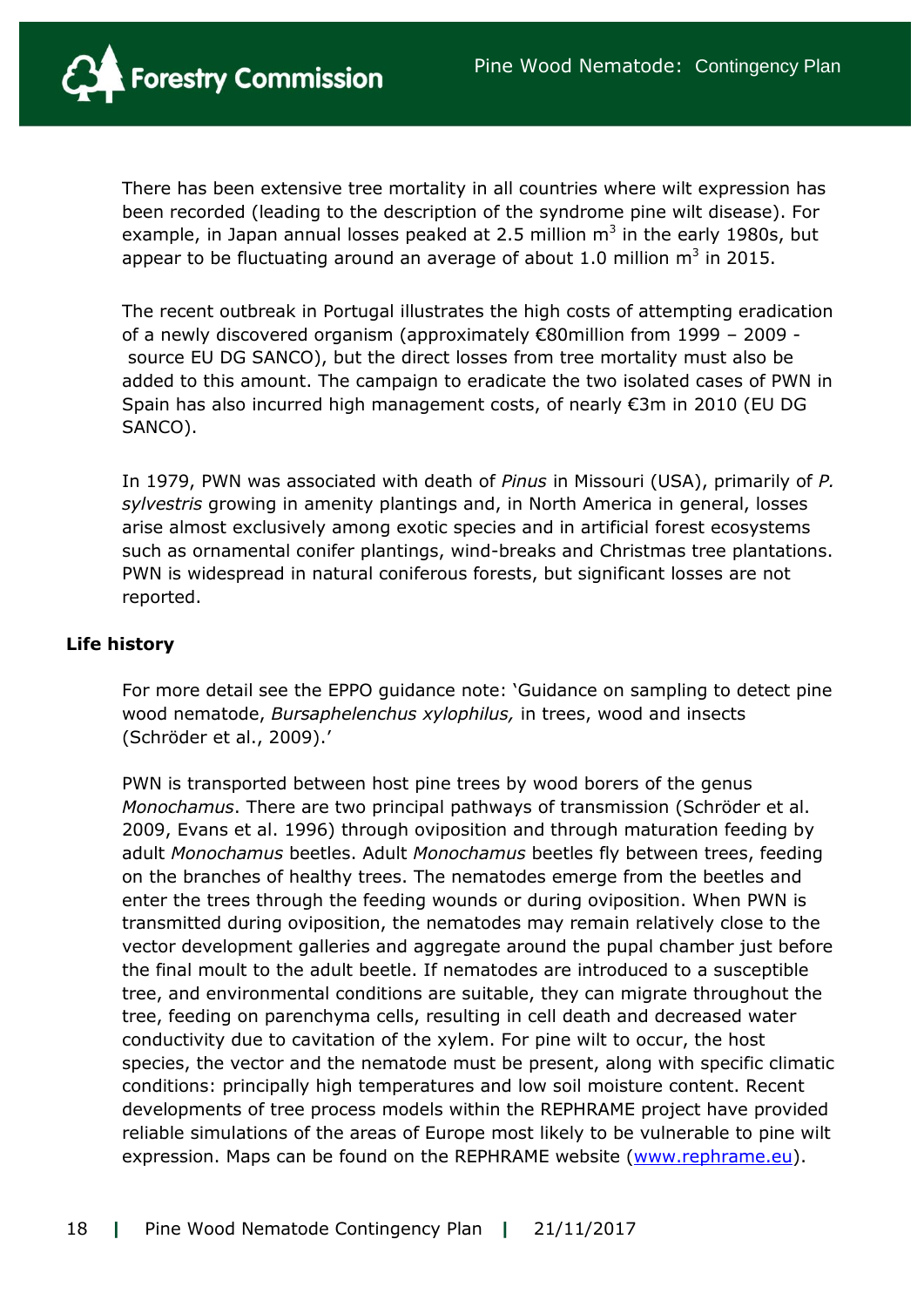

Current modelling indicates that no wilt is expected for the UK. Since the nematode can survive through the saprophytic transmission cycle by the vector, there might be issues in relation to exports of conifer wood if a country is declared to be infested. Under current legislation, all conifer wood originating in PWNinfested countries may be treated to ensure freedom from the nematode.



Interaction of the pine wood nematode with sawyer beetles to cause pine wilt. Redrawn with permission from Wingfield, ed. (1987) Pathogenicity of the Pine Wood Nematode, APS Press, St. Paul, MN,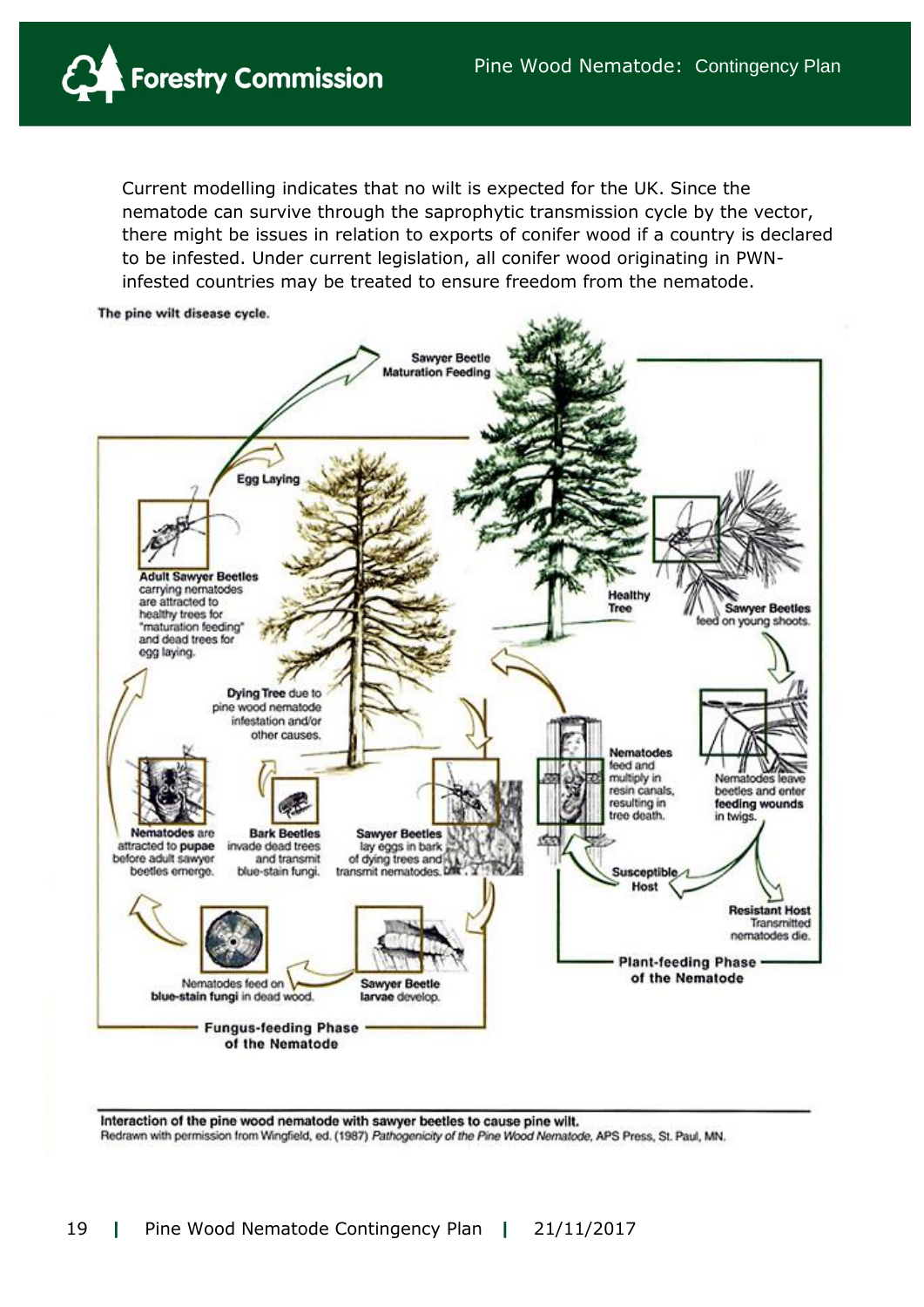

**Figure 3**: PWN life cycle – it should be noted that it is only the *Monochamus* (longhorn or sawyer beetles) which are capable of spreading PWN. Bark beetles are not vectors.

#### **Main pathways**

PWN is spread in nature by its vector *Monochamus* spp. Adult vector beetles are active fliers, with peak flight activity being around 5 days after emergence. The UK Plant Health Risk Register lists 12 potential *Monochamus* vectors of PWN:

*M. alternatus , M. carolinensis*, *M. galloprovincialis M. marmorator, M. mutator*, , *M. notatus, M. nitens, M. obtusus, , M. sartor, M. scutellatus, M. titillator,* and *M. urussovii.*

A full list of host species and distribution of these *Monochamus* species is given in appendix 2.

Beetles are capable of flying up to 60 kilometres over their life time, although in most cases dispersal is only for a few hundred metres, especially in dense woodland (EPPO / CABI, 1997; www.rephrame.eu). Long-distance dispersal occurs by transporting vector-infested wood, such as wood packaging or infested pine wood. A discovery of PWN was made in furniture being imported to the UK in 2013. Between 1997 and 2015, 18 interceptions of *Monochamus* vectors were made: 10 *M. sartor*, 6 *M. galloprovincialis* and 2. *M. alternatus*

#### **[Import controls](http://www.forestry.gov.uk/forestry/INFD-9NRKGG)**

PWN is on the EPPO A2 list number 158, EU Annex designation II/A1. To prevent the introduction and spread of the *B. xylophilus*, coniferous plants from infested areas may not be imported into the EU. Conifer wood or isolated bark imported from countries known to have PWN must be accompanied by a phyto-sanitary certificate stating that it has been heat treated to 56°C for at least 30 minutes to eradicate PWN. All wood packaging entering the EU must be ISPM15 treated. Similarly, conifer wood and isolated bark originating from the **EU-demarcated area** must be heat treated to 56°C for at least 30 minutes in the core, and accompanied by a plant passport verifying this. All wood packaging from the EU demarcated area must be ISPM15 treated.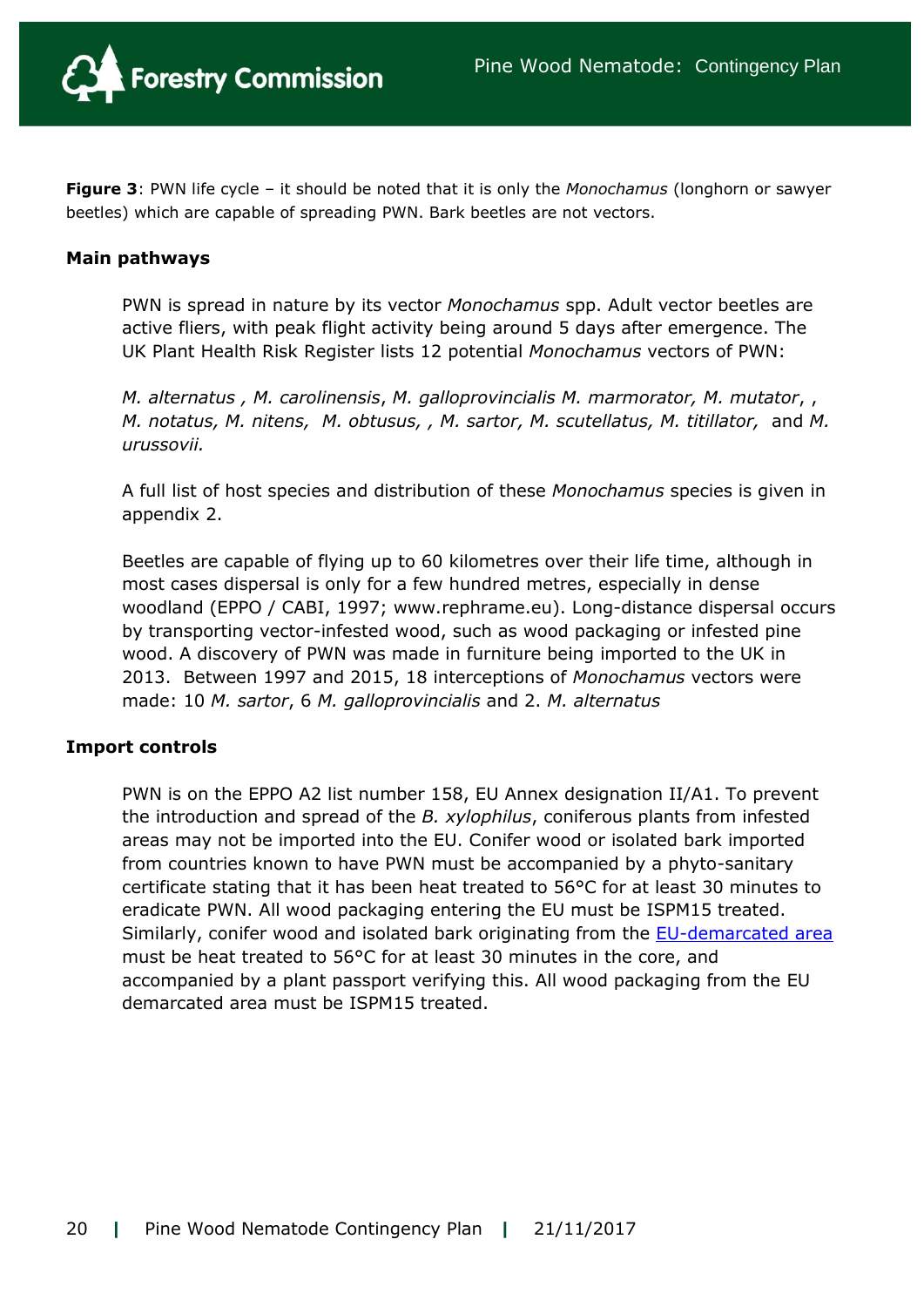

# **Appendix 2: Alert status categories**

| <b>ALERT</b> | <b>STATUS</b>                                                                                                                                                                                            | <b>COMMAND LEVEL</b>                                                                                                                                                                                            |
|--------------|----------------------------------------------------------------------------------------------------------------------------------------------------------------------------------------------------------|-----------------------------------------------------------------------------------------------------------------------------------------------------------------------------------------------------------------|
| White        | Plant pest/disease with potential for<br>limited geographical spread                                                                                                                                     | Instigation of incident management<br>plan involving operational command<br>at appropriate level and following<br>Standard Operating Procedures or<br>scientific advice where applicable                        |
| <b>Black</b> | Significant plant pest/disease with<br>potential for limited geographical<br>spread                                                                                                                      | Instigation of incident management<br>plan usually involving joint tactical<br>and operational command at<br>appropriate level, and following<br>plant pest/disease specific response<br>plans where applicable |
| Amber        | Serious plant pest/disease with<br>potential for relatively slow but<br>extensive spread leading to host<br>death and/or major economic, food<br>security or environmental impacts                       | Instigation of incident management<br>plan, usually involving joint strategic<br>and tactical command, and following<br>plant pest/disease-specific response<br>plans where applicable                          |
| Red          | Serious or Catastrophic plant<br>pest/disease with potential for rapid<br>and extensive geographical spread<br>leading to host death and/or major<br>economic, food security or<br>environmental impacts | Instigation of Incident management<br>plan involving Strategic, Tactical and<br>Operational command, and following<br>plant pest/disease-specific response<br>plans where applicable                            |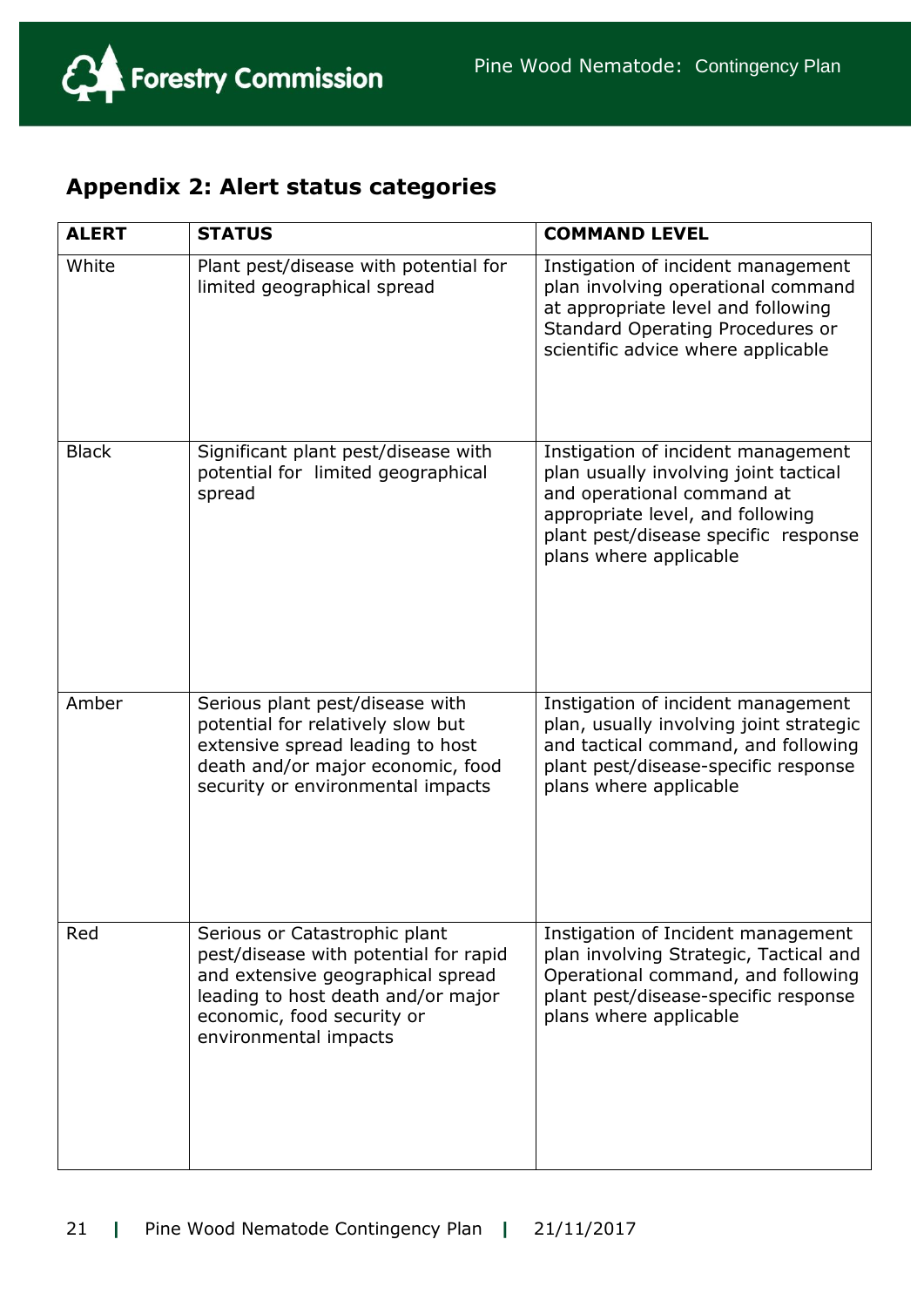

# **Appendix 3: Methodology for annual EU PWN survey**

#### **PINE WOOD NEMATODE – SURVEYS AND SAMPLING 2015 FE FOREST DISTRICT SITES**

#### **Introduction**

Pine wood nematode, *Bursaphelenchus xylophilus*, is a microscopic nematode worm that is native to North America, where it lives mainly on dying or dead trees, and rarely affects healthy living trees. It is carried from tree to tree by longhorn beetles in the genus *Monochamus* (the vectors), commonly known as sawyer beetles. Nematodes move from the adult beetles to the tree either during feeding in the crown or, more usually, during egg laying by female beetles. When trees are susceptible and average temperatures are high (July/August isotherm >  $24-26^{\circ}$ C), nematodes introduced into the crowns of trees can enter the xylem (water-conducting vessels), breed and, by increases in numbers and production of a toxin, eventually kill the tree. Tree death can be rapid and give rise to characteristic wilting in which needles redden within a few weeks of nematode introduction.

PWN has established in a number of new locations worldwide, and has resulted in extensive tree mortality in these new locations. It is now a serious pest in Japan, China, Korea, and Taiwan and, in 1999, was also found in Portugal, where the outbreak has spread significantly. As a result of the extensive spread of the pest in Portugal, one of the strategies now being adopted by the EU is to require Member States to carry out surveys to determine whether the nematode is present in their territories, and also to assess whether either the nematode or its vector is being carried to the EU on imported wood.

Longhorn beetles of the genus Monochamus are not known to occur in the UK. They are, however, frequently intercepted from imported timber, especially wooden packaging, and therefore they have the potential to be accidentally introduced into the UK using imported wood products as a pathway. The beetles originate not only from Continental Europe and Russia, but also from Asia and North America, where PWN is known to be widely distributed.

The protocol in this document describes the UK monitoring regime, and is based on an agreed EU procedure. Sampling sites should be selected carefully. **Sites where pine occurs in the vicinity of premises known to receive imported coniferous timber or wooden packing material should be given priority when sampling individual trees and in forest locations.**

#### **Sampling protocols**

#### **Forest/Woodland Locations**

 If possible, site selection should be based on the proximity to a 'high-risk' location. That is anywhere infected material might have entered the UK from a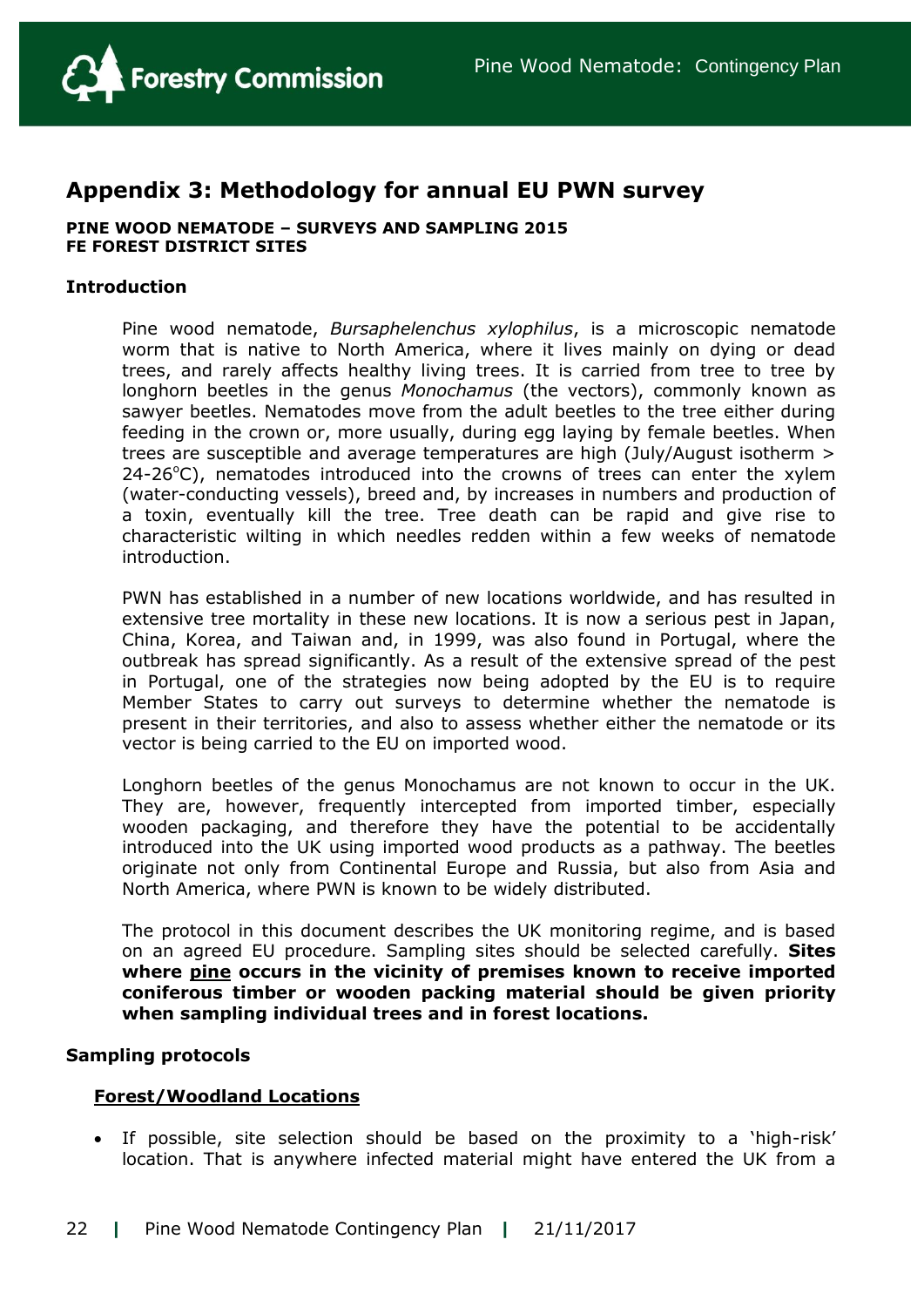

country where PWN is known to occur, e.g. ports, wood-processing facilities, solid wood packaging material (SWPM) disposal sites, or final destination points of imported SWPM, such as industrial estates. Where possible, choose sampling sites within 5km of a high-risk site or >5kms distant if it's the first woodland encountered

- For woodland sites, select and sample **at least 5 trees per site**. Samples should be taken preferentially from trees showing signs of poor health, especially wilting, or recently dead trees.
- The exact number of samples will depend on the number of recently dead (within the last 6-12 months) or dying trees present. It is important to take a representative sample from the site; if there are many dead trees, it would be wise to take samples from more trees.
- Samples from up to five trees can be combined into one bag, and need only be accompanied by a single survey form.

Samples should be taken from standing live trees if it is not possible to find trees (or parts of trees) with signs or symptoms. For all trees, irrespective of symptoms, take approximately 30g per drill site sample per tree at a height of 1.3m, and in three different directions around the trunk (i.e. a total sample size of 80g – 100g /tree) using a drill (see method below). Sample at least five trees per site. Where normal felling or thinning operations are taking place, take advantage of felled trees and cut discs as described below.

#### **Sampling Methods**:

Nematodes are easily killed by heat, so whichever method is used, try to ensure that heat generated by friction is kept to a minimum.

Disc Method - the best method for assessing nematodes

- 1. Cut wood discs from three positions along the length of a fallen or felled tree at lower, mid and upper positions on the trunk.
- 2. Remove the bark from the discs and assess for presence of fungal infection (blue or grey staining) or insect galleries or grub holes.
- 3. Cut the disc into smaller pieces, (unless the diameter is very small, in which case the whole disc can be sent in for testing). Take a total of at least 100g per disc. Be sure to include any parts affected by stain or grub holes, but avoid including knots or high-resin areas.

#### Sawdust samples

It is also possible to use the sawdust from a chainsaw to produce material suitable for extraction of nematodes. Tests have shown that the heat generated by chain sawing does not kill the nematodes. To do this, cut into several parts of the tree or branches, and amalgamate the samples for processing. Take at least 100g per tree.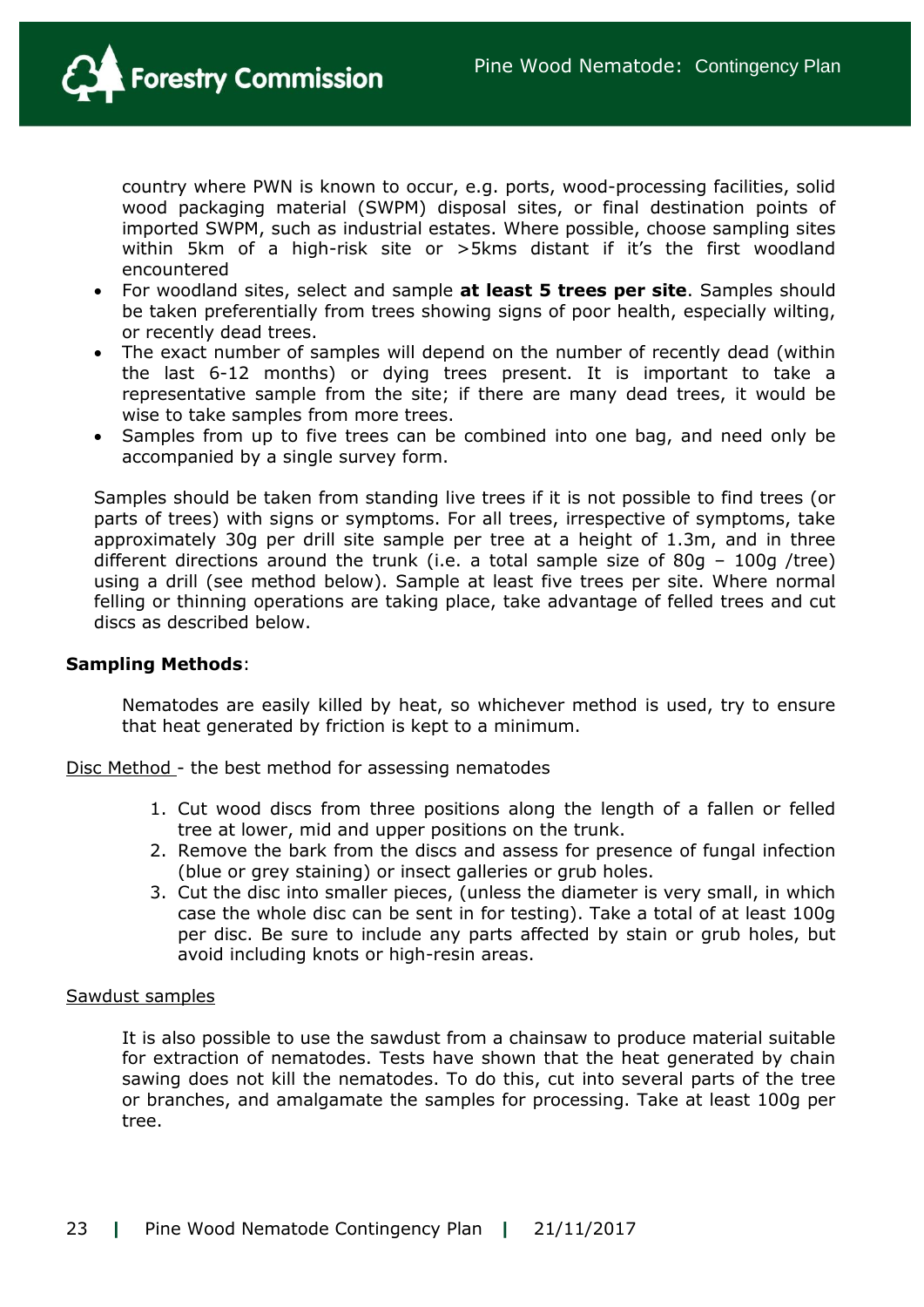

#### Drilled samples

Use a drill, running at a slow speed, with an auger bit with a diameter of at least 8mm, but ideally 20mm. Gather the shavings to make up a sample of approximately 30g per drill site, and at least a sample of 80–100g per tree. Clean the borer bit between samples (i.e. between every five trees to be combined) with alcohol (methylated spirits is readily available and effective).

#### Isolated Trees

Where isolated trees are being sampled, take at least 80–100g of sample per tree using the drill method. You must indicate on the accompanying form that the sample is from an isolated tree.

All samples should be placed in a plastic bag, sealed and labelled (Nb. samples from up to five trees per site can be combined into one bag, and need only be accompanied by a single survey form). Please keep your sample form clean and dry by placing it in the separate plastic bag provided to protect it from the wood material

#### **Survey Form**

A survey form **must** be completed for **each site.** All data fields must be completed. If a 'nil' or 'n/a' entry is appropriate, please annotate the relevant data field accordingly.

# **Monitoring for** *Monochamus* **in the UK – introduced in 2017**

Adults and immature life-stages of *Monochamus* species have been intercepted in the UK on a fairly regular basis in association with imported timber, wood and WPM, but there is no evidence that any breeding populations of *Monochamus* exist in the country.

*Monochamus galloprovincialis* and *M. sutor* occur in nearby parts of continental Europe (the Netherlands and Denmark), and are perhaps the species most likely to survive in the UK, but neither is recorded as a native British species (Duffey, 1952; Hodge & Jones, 1995). It is unlikely that these large and conspicuous beetles would remain undetected for long if they were established, but on other hand it is impossible to prove absolutely that they are not present.

Without *Monochamus*, PWN could not establish or spread; hence control measures implemented in other parts of the EU may not apply or be as relevant in the UK. However, for the UK to operate a different monitoring or control policy, it would be appropriate to provide direct evidence that *Monochamus* is not present in the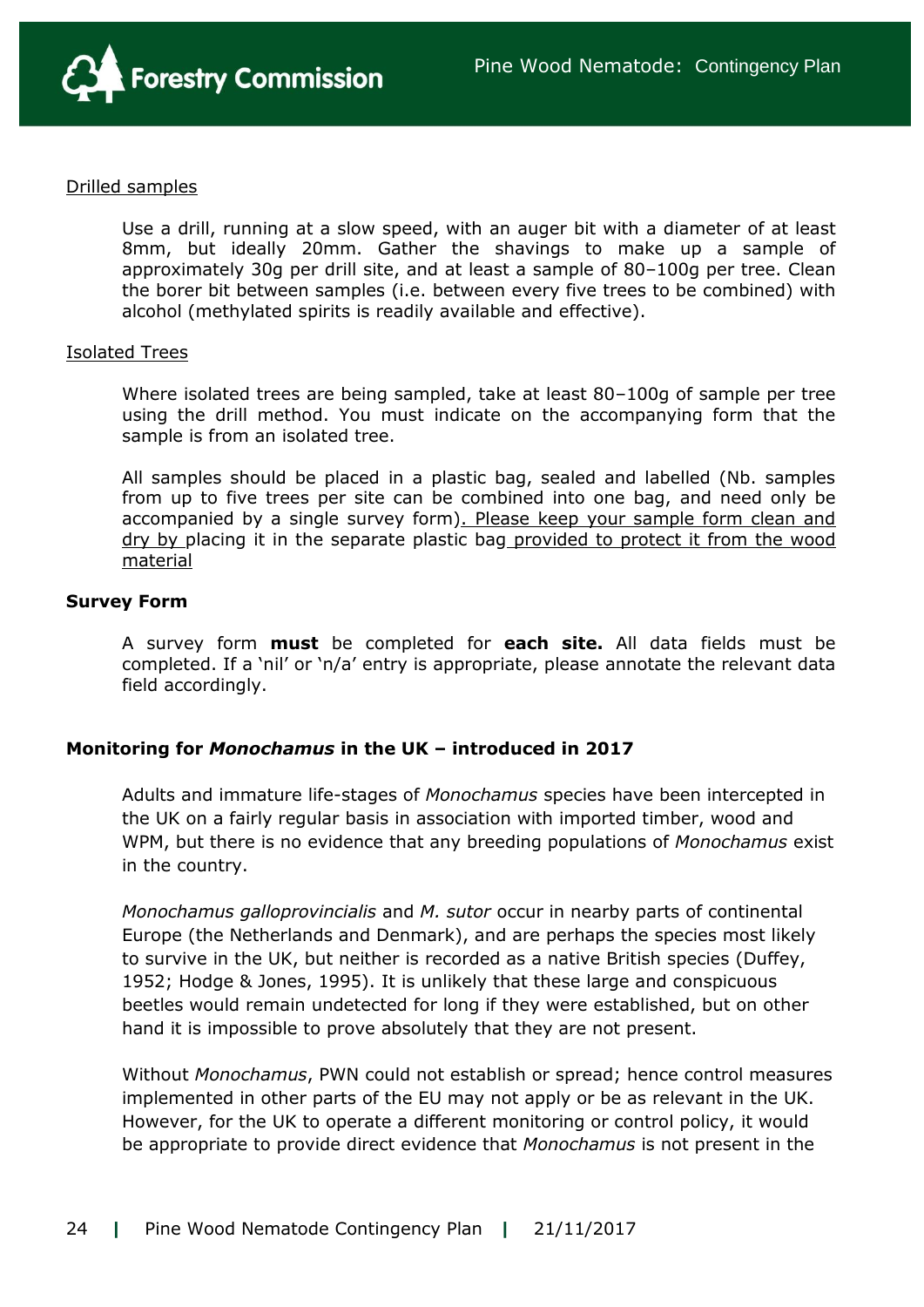

country. Information on presence/absence could be obtained using the new *Monochamus* pheromone traps and lures.

If breeding populations of *Monochamus* are present in the UK, these are most likely to be associated with clear-cut sites in forests, as in Sweden. Therefore, there is probably more chance of capturing adult *Monochamus* in these situations than elsewhere, e.g. in industrial or urban areas, where the amount of breeding material is likely to be limited and the numbers of individuals much smaller. However, forests close to industrial areas and ports might be expected to have a higher probability of being colonised by *Monochamus* and it would be sensible to concentrate trapping in forests that are near to high risk areas.

An initial monitoring programme designed to detect the presence of *Monochamus* could be based on 20 x Econex Crosstrap® (black cross-vane traps), with large (2 litre) collecting pots, each fitted with GALLOPROTECT PACK lures, i.e. pheromone, kairomones and α-pinene. The total cost of 20 traps and lures would be about £1500.

For example, 4 traps could be placed out in 5 different forest locations. Traps located in pine forests in southern and eastern England (e.g. Thetford, Suffolk coast, Sherwood and the Wareham area) might target *M. galloprovincialis*, which occurs in the Netherlands and northern France, whereas traps in pine and spruce forests in northern England and Scotland might target *M. sutor*, which occurs in Denmark, Norway and Sweden.

In general:

- place traps on the edges of clear-cuts that are between 1 and 3 years old.
- suspend the traps about 2 m above the ground, either from a branch or frame, in relatively open areas and no closer than 100-150m apart.
- the GALLOPROTECT PACK dispensers need to be attached to the top, middle and lower part of the traps (Figure 3).
- put the traps out from mid-June through to September and empty every week if the beetles are to be capture alive (for nematode extraction\*), or every 2 weeks if the collecting pot contains a preserving fluid such as propylene glycol and the beetles are killed.

Beetles and nematodes preserved in propylene glycol can still be used for DNA analysis.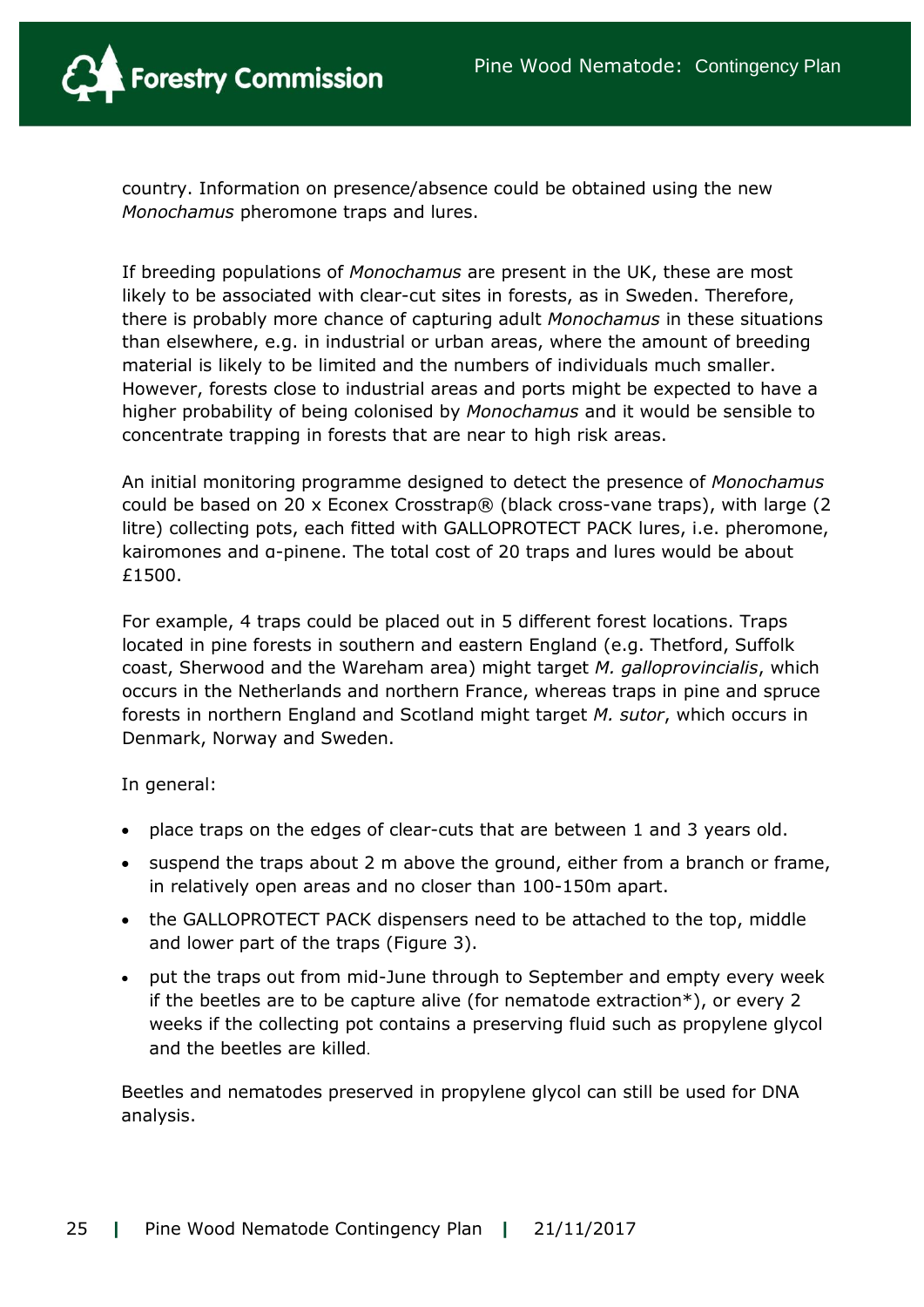

The use of GALLOPROTECT PACK lures should maximise the number of *Monochamus* caught, which is important when trying to detect whether beetles are present or not, but these lures also attract other beetle species and their predators. Consequently, trap catches will need sorting and identifying by a taxonomic specialist. In Italy for example, traps with lures caught a variety of other cerambycids species, including species of *Arhopalus*, *Anastragalia*, *Rhagium* and *Spondylis*. These were probably attracted to the kairomones and α-pinene rather than the *Monochamus* pheromone (Rassati et al., 2012).

#### **Enquiries**

For further information on the sampling methodology or the survey in general, contact your Plant Health Regional Manager.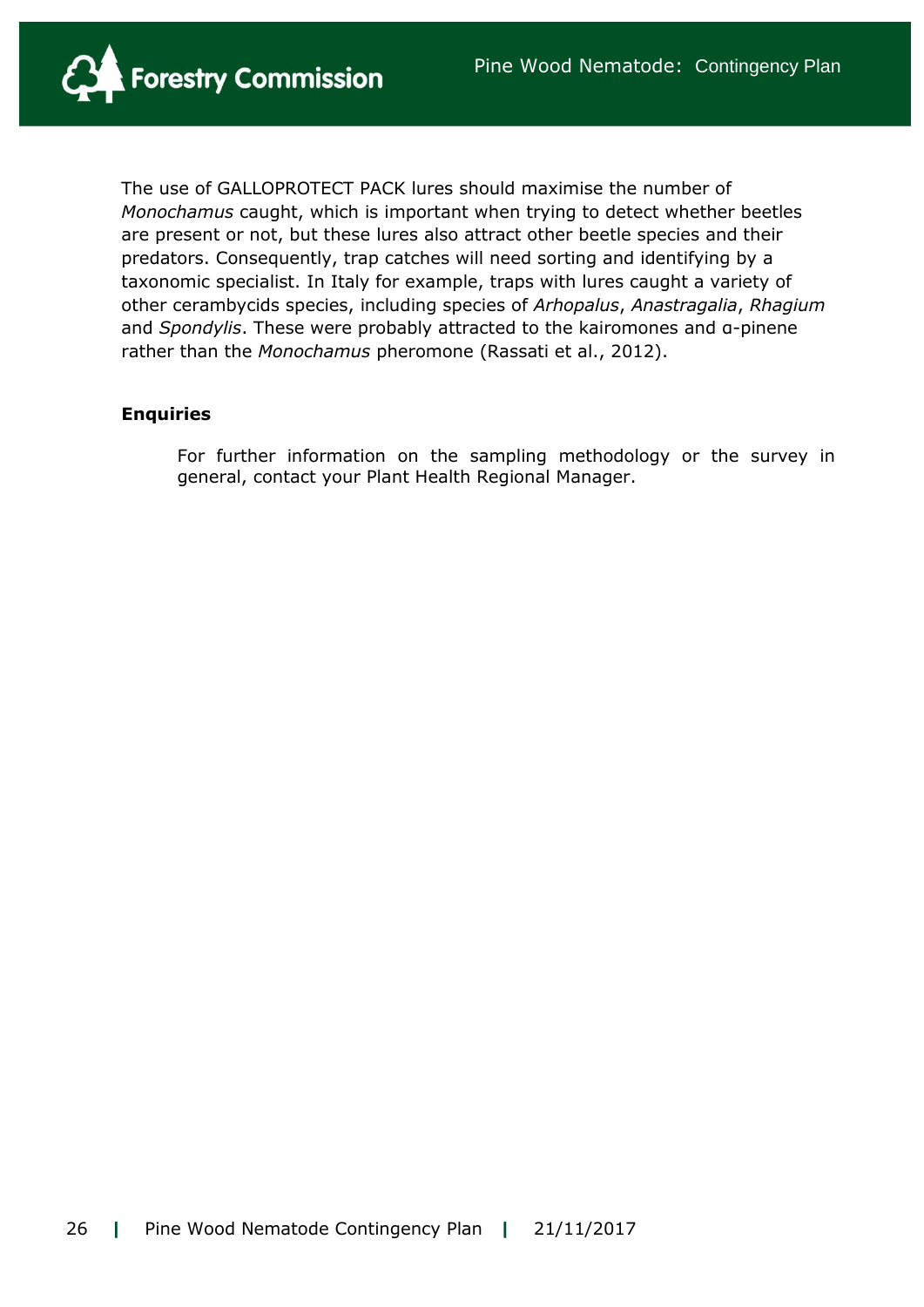

# **Appendix 4: Sample survey form for annual EU PWN survey**

| <b>Forestry Commission</b> |
|----------------------------|

 **FORESTRY COMMISSION**

Ref No. 076/

#### **PINEWOOD NEMATODE (PWN) SURVEY MATERIAL - TREES** /

**NOTE:** All samples should be sent directly to Entomology Branch, Forest Research, Alice Holt, Wrecclesham, Surrey GU10 4LH with a completed form for each amalgamated sample

#### **1. The accompanying samples(s) is/are forwarded for investigation.**

| From: Name- |  |
|-------------|--|
| Address-    |  |
|             |  |
|             |  |
| Tel No-     |  |

# **2. Source of sample(s)**

**Location** (include forest name and compartment number if appropriate)

| a. Grid Reference                     |                             |               |
|---------------------------------------|-----------------------------|---------------|
| b. Is there a high-risk site nearby?  | YES/NO                      |               |
| c. Proximity to 'high-risk' site      |                             |               |
| d. Indicate nature of 'risk'<br>other | sea/airport industrial site | landfill site |

- **3. Details of sample(s) submitted for investigation**
	- a. **Tree Genus/species**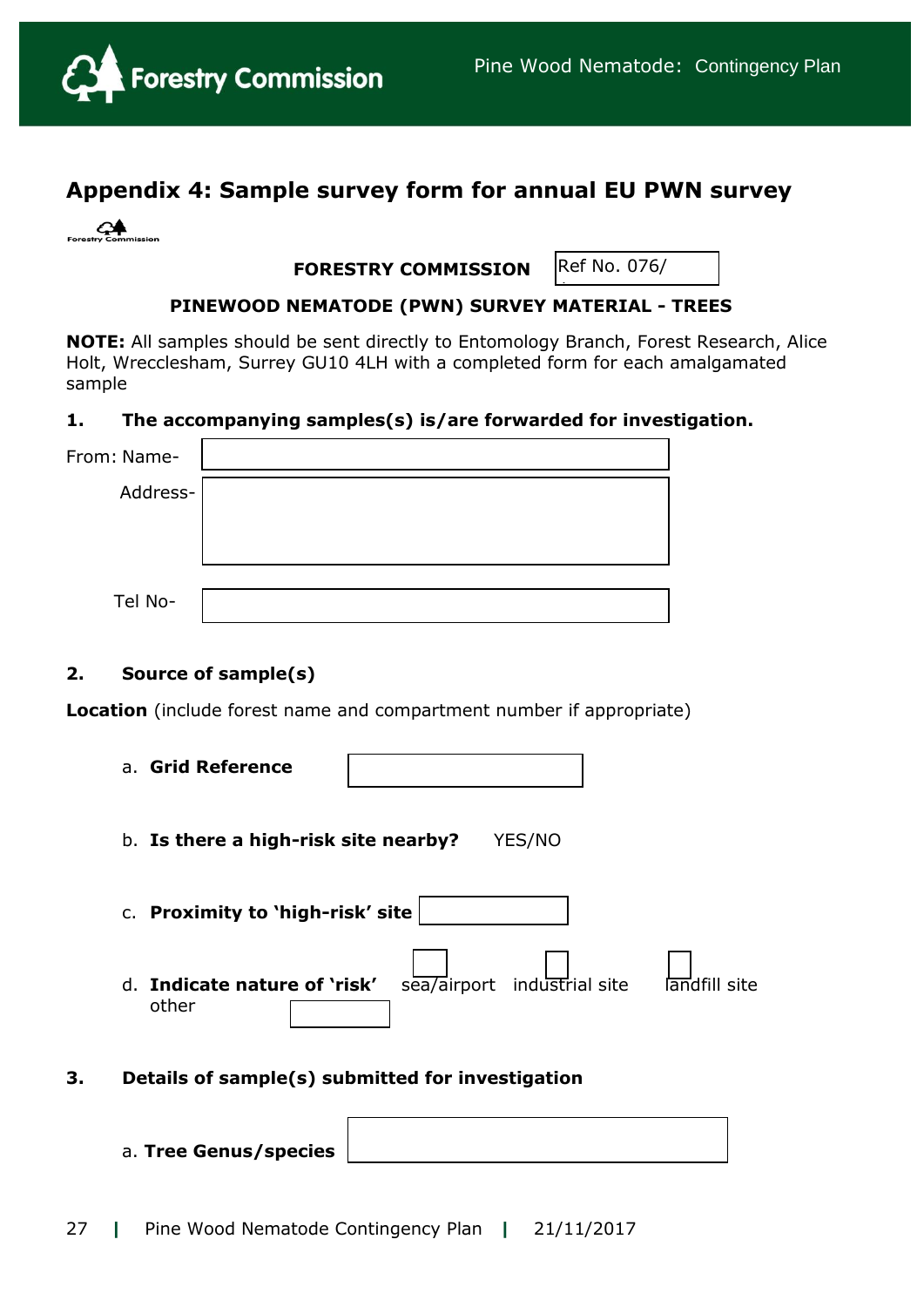

Ξ

|                                                                                          |       | b. <b>Tree condition:</b> Symptomless   Wilting $\vert$ Recently*dead   Recently* felled |  |  |
|------------------------------------------------------------------------------------------|-------|------------------------------------------------------------------------------------------|--|--|
|                                                                                          |       | $(*$ within the last 12 months)                                                          |  |  |
| Give reason for wilting if known                                                         |       |                                                                                          |  |  |
| c. Disease symptoms: Staining $\vert$   Decay     Fruiting $\vert$  <br>Other $\Box$     |       |                                                                                          |  |  |
| Exit holes <sup>**</sup> through bark<br>d. Signs of insect attack: Grub holes** in wood |       |                                                                                          |  |  |
| $(**$ larger than 3mm in diameter)                                                       |       |                                                                                          |  |  |
| e. Pest stages present: Adult                                                            |       | Live: YES/NO                                                                             |  |  |
|                                                                                          | Pupa  | Live: YES/NO                                                                             |  |  |
|                                                                                          | Larva | Live: YES/NO                                                                             |  |  |

If suspected longhorn beetle larvae or adults are found, please send them in with this form. Use a crush-proof container.

# **4. Additional remarks†**

Name:

Signed:

Date: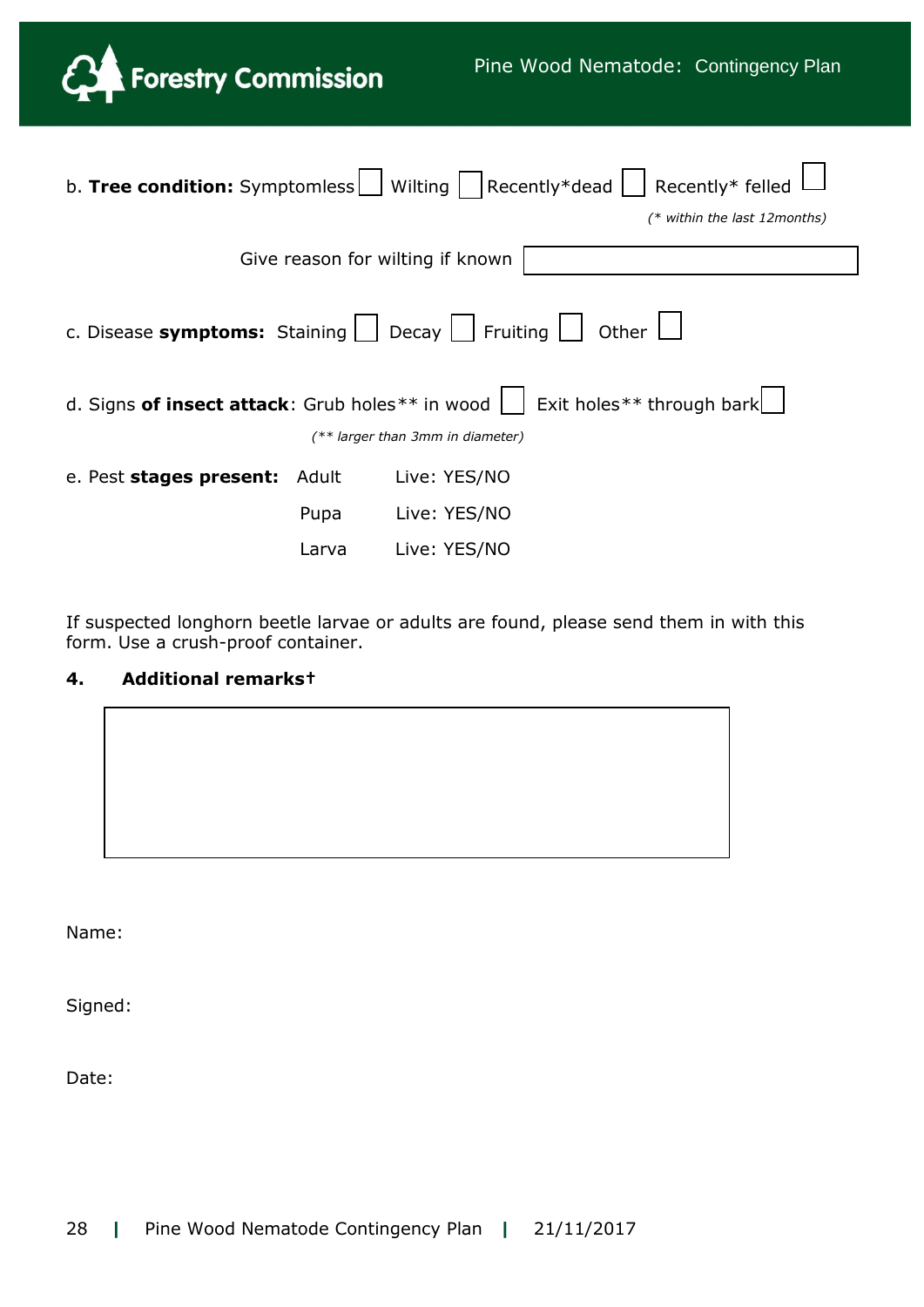

# **Appendix 4:** *Monochamus* **species from coniferous trees, known to be vectors of** *Bursaphelenchus xylophilus,* **or considered to be potential vectors**

| <b>Monochamus species</b>                          | <b>Geographical distribution</b>                                                                                                         | <b>Main hosts</b>                              | <b>Vector</b><br>status |  |
|----------------------------------------------------|------------------------------------------------------------------------------------------------------------------------------------------|------------------------------------------------|-------------------------|--|
| <b>North America</b>                               |                                                                                                                                          |                                                |                         |  |
| M. carolinensis Olivier                            | USA (eastern half), Canada (east &<br>US border), Mexico(north central)                                                                  | Pinus                                          | $\ddot{}$               |  |
| M. clamator LeConte                                | USA (west coast), Canada (British<br>Columbia)<br>USA, Canada                                                                            | Pinus contorta                                 |                         |  |
| M. marmorator Kirby                                | USA, Canada                                                                                                                              | Abies, Picea                                   | $\ddot{}$               |  |
| M. mutator LeConte (syn.<br>M. maculosus Haldeman) | USA, Canada                                                                                                                              | Pinus                                          | ╈                       |  |
| M. notatus (Drury)                                 | USA, Canada                                                                                                                              | Pinus strobus                                  | $\blacksquare$          |  |
| M. obtusus Casey                                   | USA (west coast), Canada (British<br>Columbia)                                                                                           | Pinus,<br>Abies,<br>Pseudotsuga                | ÷                       |  |
| M. rubigeneus Bates                                | USA (south), Mexico, Guatemala,<br>Honduras                                                                                              | Pinus                                          |                         |  |
| M. scutellatus Say subsp.<br>scutellatus           | (including<br>Eastern North America<br>parts of Mexico)                                                                                  | Pinus,<br>Picea,<br>Abies, Larix               | $\ddot{}$               |  |
| М.<br>scutellatus<br>subsp.<br>oregonensis LeConte | USA (west coast), Canada (British<br>Columbia)                                                                                           | Picea                                          |                         |  |
| M. titillator (Fabricius)                          | USA (centre, east & south-east),<br>Canada (Ontario)                                                                                     | Pinus,<br>Abies,<br>Picea                      | ╈                       |  |
|                                                    | Palaearctic region (overlapping B. xylophilus)                                                                                           |                                                |                         |  |
| M. alternatus Hope                                 | Japan, Korea Republic, Taiwan, Hong<br>Kong, Lao, China (Anhui, Guangdong,<br>Hunan, Jiangsu, Shandong, Zhejiang,<br>i.e. east & centre) | Cedrus,<br>Pinus,<br>Abies,<br>Picea,<br>Larix | $\mathbf +$             |  |
| M. nitens Bates                                    | Japan                                                                                                                                    | Pinus                                          | $\ddot{}$               |  |
| M. saltuarius Eschscholz                           | Japan, China<br>(Heilongjiang;<br>NE)<br>Siberia, Lithuania, central & eastern<br>Alps, central & eastern Europe and<br>south to Italy   | Picea                                          | ╈                       |  |
| M. tesserula White                                 | Japan, China                                                                                                                             | Pinus                                          | ۰                       |  |
| М.<br>urussovii<br>(Fischer)                       | Japan, China (Liaoning, Heilongjiang,                                                                                                    | Abies,<br>Larix,                               |                         |  |
| М.<br>rosenmuelleri<br>(syn.                       | Neimenggu; i.e. NE) Siberia, Russia                                                                                                      | Picea, Pinus                                   |                         |  |
| Cederhielm)                                        | (Caucasus), Finland, Poland                                                                                                              |                                                |                         |  |
| Palaearctic region (not overlapping B. xylophilus) |                                                                                                                                          |                                                |                         |  |
| M. galloprovincialis<br>(Olivier)                  | Portugal, North Africa, Italy, France,<br>Greece, Germany, Poland, Sweden,                                                               | Pinus                                          |                         |  |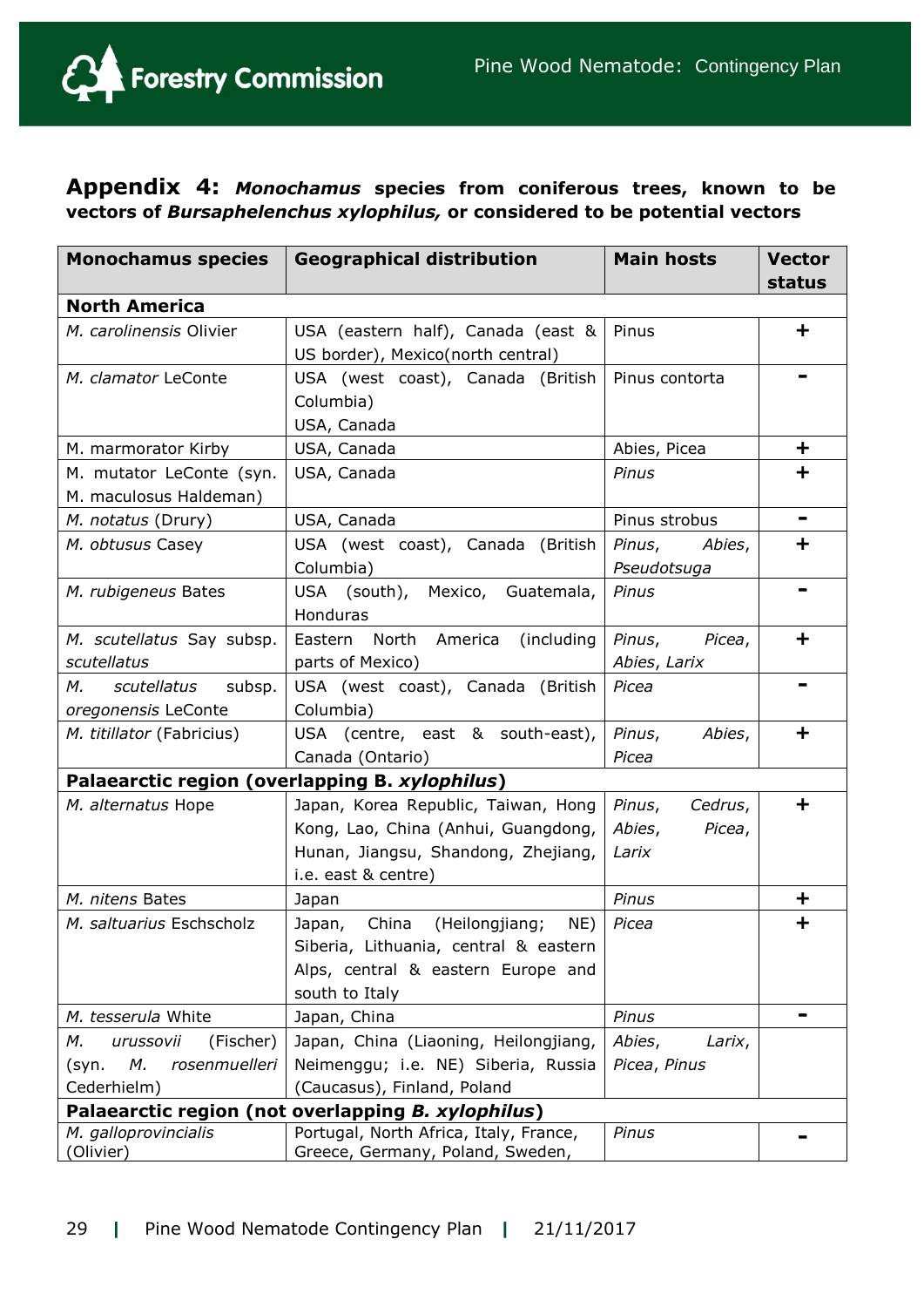

|                                                                                                                                                                             | Finland, Russia (European), Siberia                   |                        |   |
|-----------------------------------------------------------------------------------------------------------------------------------------------------------------------------|-------------------------------------------------------|------------------------|---|
| M. sartor Fabricius                                                                                                                                                         | Central Europe (eastern France to<br>western Ukraine) | Picea, Pinus           | - |
| China (Heilongjiang, Liaoning; NE),<br>M. sutor (Linnaeus)<br>Siberia, Russia (European), Georgia,<br>the Nordic countries, central &<br>eastern Europe, the Pyrenees, Alps |                                                       | Pinus, Picea,<br>Larix | - |

# **Appendix 4: Relevant legislation**

# **Domestic:**

[The Waste Management Licensing \(Scotland\) Regulations 2011](http://www.legislation.gov.uk/ssi/2011/228/made) [The Environmental Permitting \(England and Wales\) Regulations 2010](http://www.legislation.gov.uk/uksi/2010/675/contents/made) [Natural Environment and Rural Communities Act 2006](http://www.legislation.gov.uk/ukpga/2006/16/contents) [Plant Health \(Forestry\) Order 2005](http://www.forestry.gov.uk/pdf/Final-unofficial-consolidated-PHFO-Nov2014.pdf/$FILE/Final-unofficial-consolidated-PHFO-Nov2014.pdf) [Plant Health \(England\) \(Amendment\) Order 2015](http://www.legislation.gov.uk/uksi/2015/1827/contents/made) [The Plant Health \(Forestry\) \(Amendment\) \(Wales\) Order 2015](http://www.legislation.gov.uk/wsi/2015/1723/contents/made) [Plant Health Act 1967](http://www.legislation.gov.uk/ukpga/1967/8/contents) [Forestry Act 1967](http://www.legislation.gov.uk/ukpga/1967/10/contents)

**European:** [EC Council Directive 2000/29/EC](http://eur-lex.europa.eu/legal-content/EN/TXT/?qid=1422034625826&uri=CELEX:02000L0029-20140630)

# **References**

COMMISSION IMPLEMENTING DECISION of 26 September 2012 on emergency measures to prevent the spread within the Union of *Bursaphelenchus xylophilus*  (Steiner et Buhrer) Nickle et al. (the *Bursaphelenchus xylophilus*) *(notified under document C (2012) 6543)*  (2012/535/EU)

EPPO/CAB International (1997) Quarantine pests for Europe, I.M. Smith, D.G. McNamara, P.R. Scott & M. Holderness, eds. Wallingford, UK, CABI International.  $(2^{nd}$  ed.)

European Food Safety Authority Supporting Publications 2012:EN-385 Technical assistance on the sampling statistics to be applied pursuant to Commission Implementing Decision 2012/535/EU on emergency measures to prevent the spread of *Bursaphelenchus xylophilus* (the *Bursaphelenchus xylophilus*) within the European Union 1

<http://www.efsa.europa.eu/en/search/doc/385e.pdf>